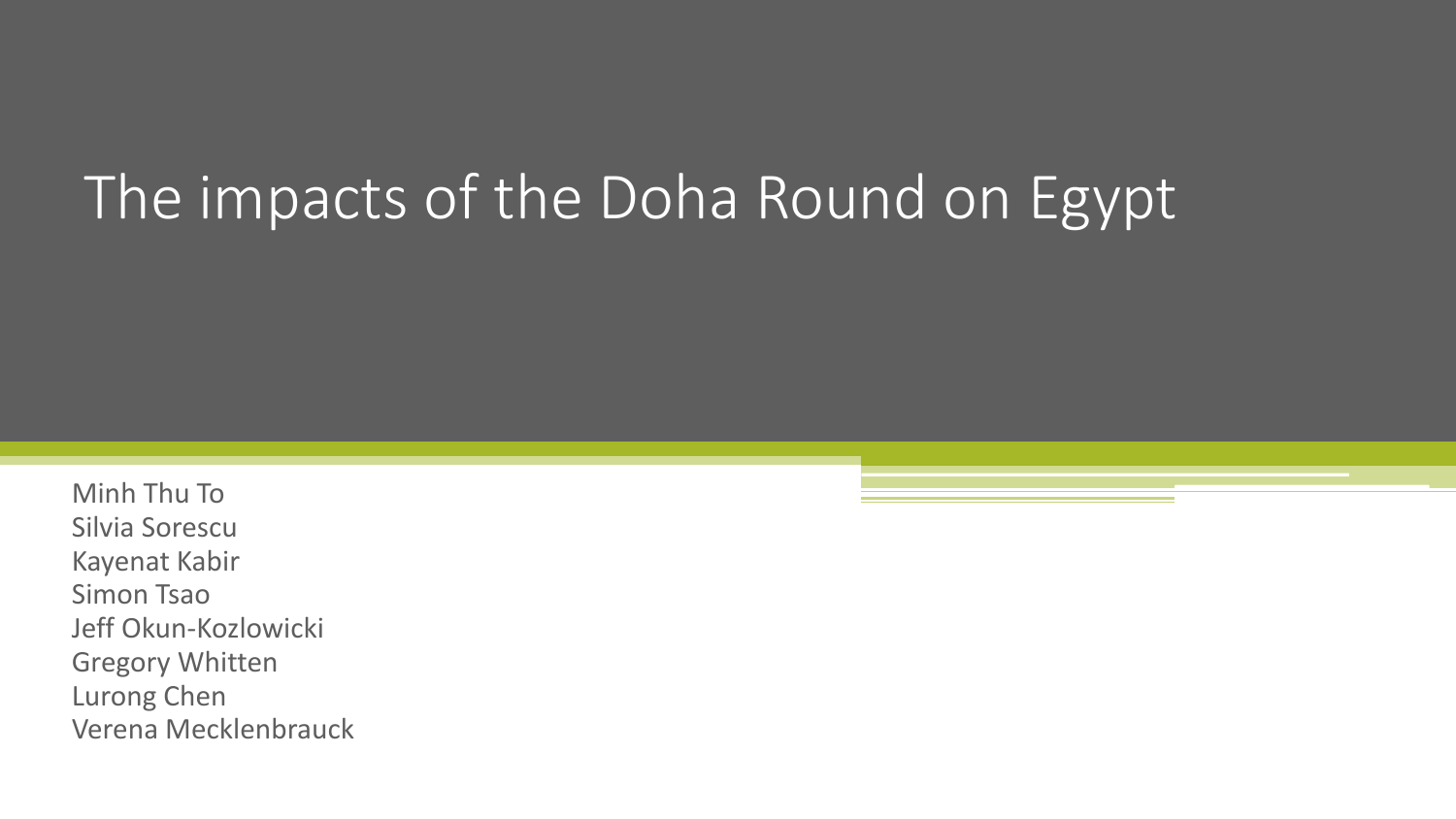#### WTO Doha Round

- Cut agricultural and non-agricultural tariffs worldwide
- Special treatment of developing countries
- Ongoing negotiations
- Our simulations based on a paper by Peter J. Minor (2006): The Doha Development Round and Projected Impacts on Egyptian Trade and Production: A Global CGE Analysis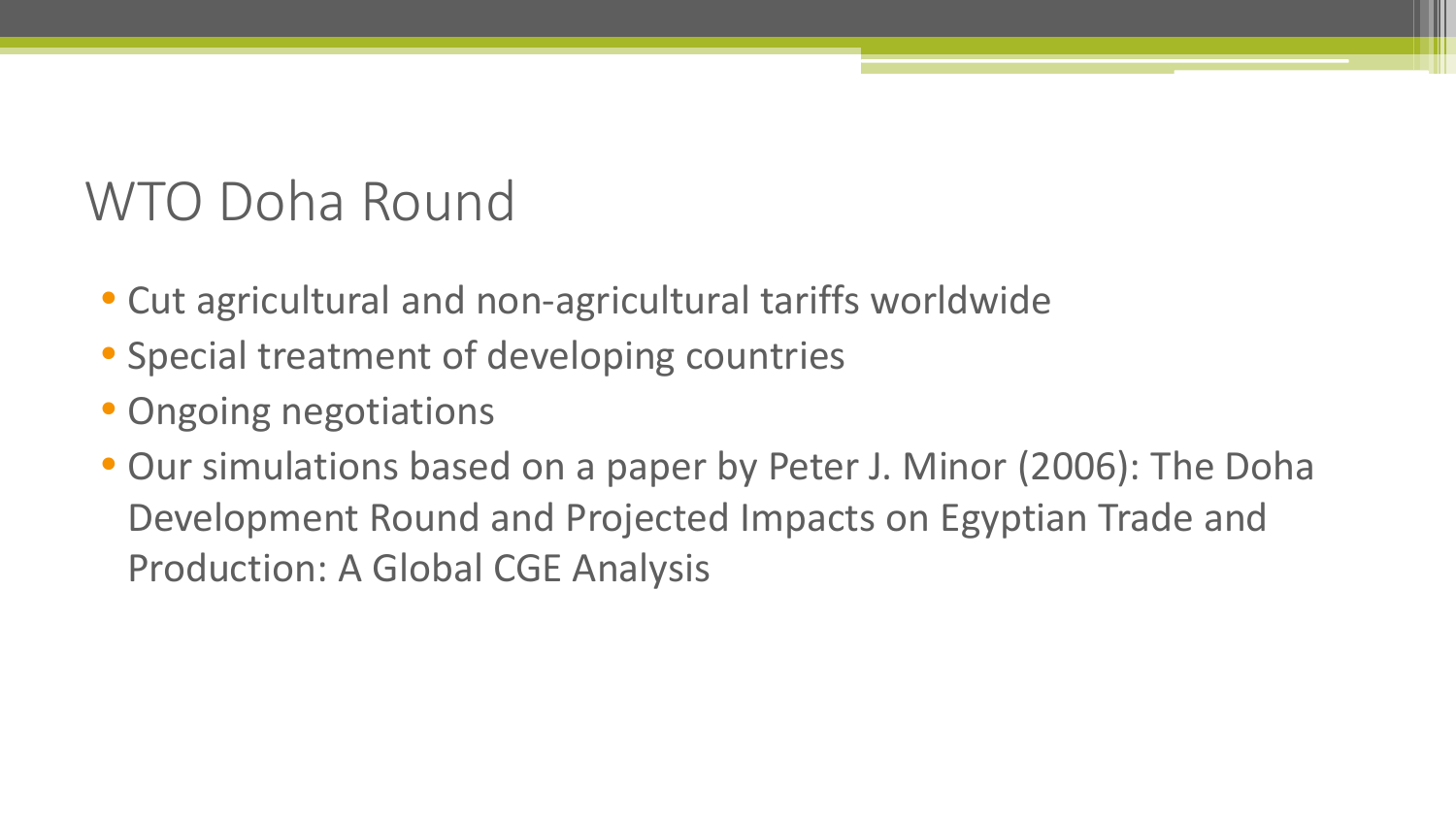### Minor (2006) – Impact on Egypt

- GTAP 2001 database
- Modification made using ALTERTAX: MFA quotas were eliminated, EU enlargement, Egypt-US Qualified Industrial Scheme
- Looked at two different scenarios:
	- Without Sensitive Agriculture
	- With 2% Sensitive Agriculture
- Closure:
	- National savings adjust to maintain the current balance of trade for some regions
	- Real wage fixed for unskilled labor in developing countries (unemployment)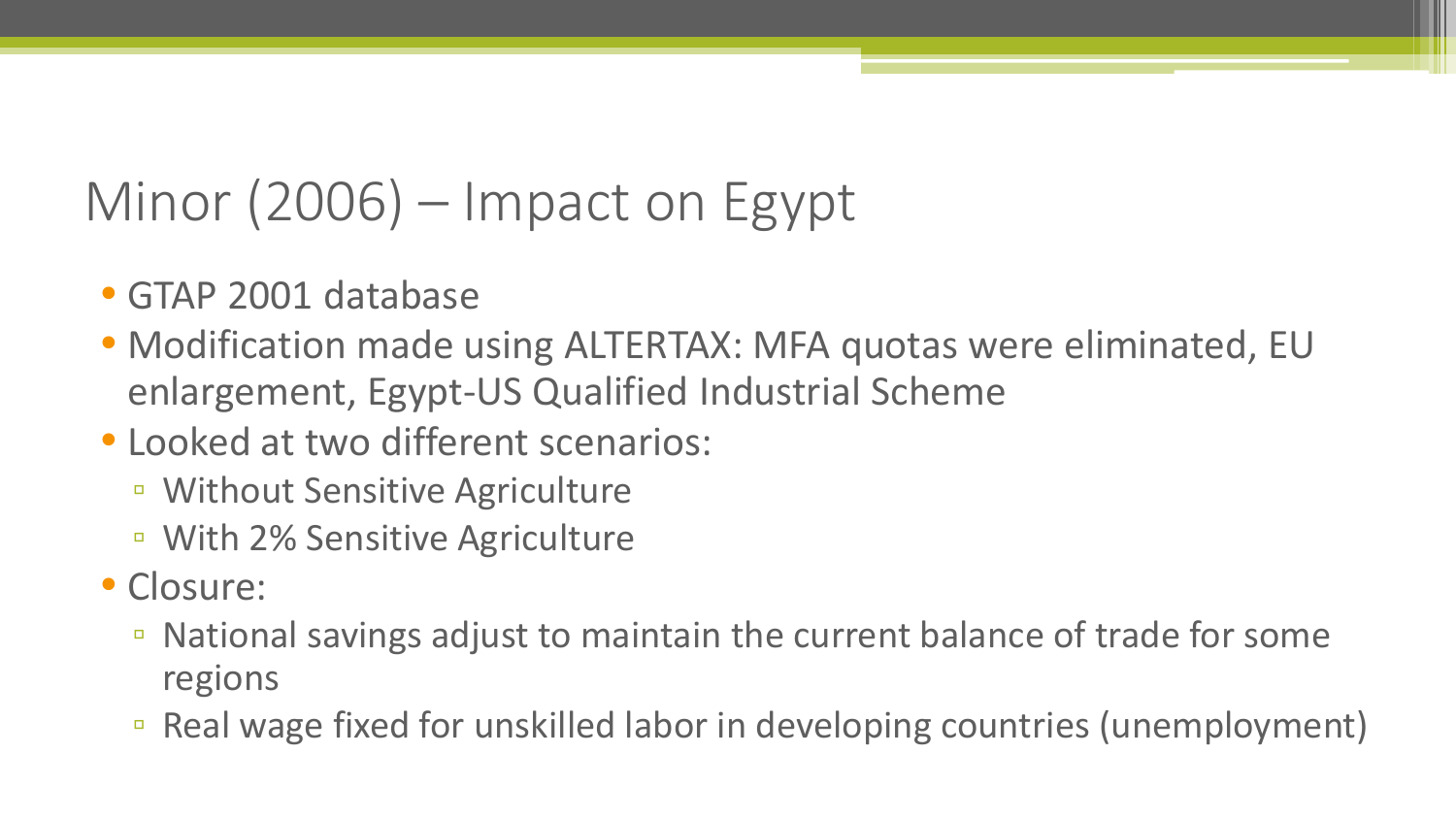#### Extensions

- Group 1: Consider bilateral trade agreements in addition or instead of the Doha Round
- Group 2: Consider non-tariff measures and agricultural subsidies
- Group 3: Consider changes due to the Arab Spring
- Group 4: Updating of the baseline data to reflect current economic situation and compare potential effects of implementation of Doha today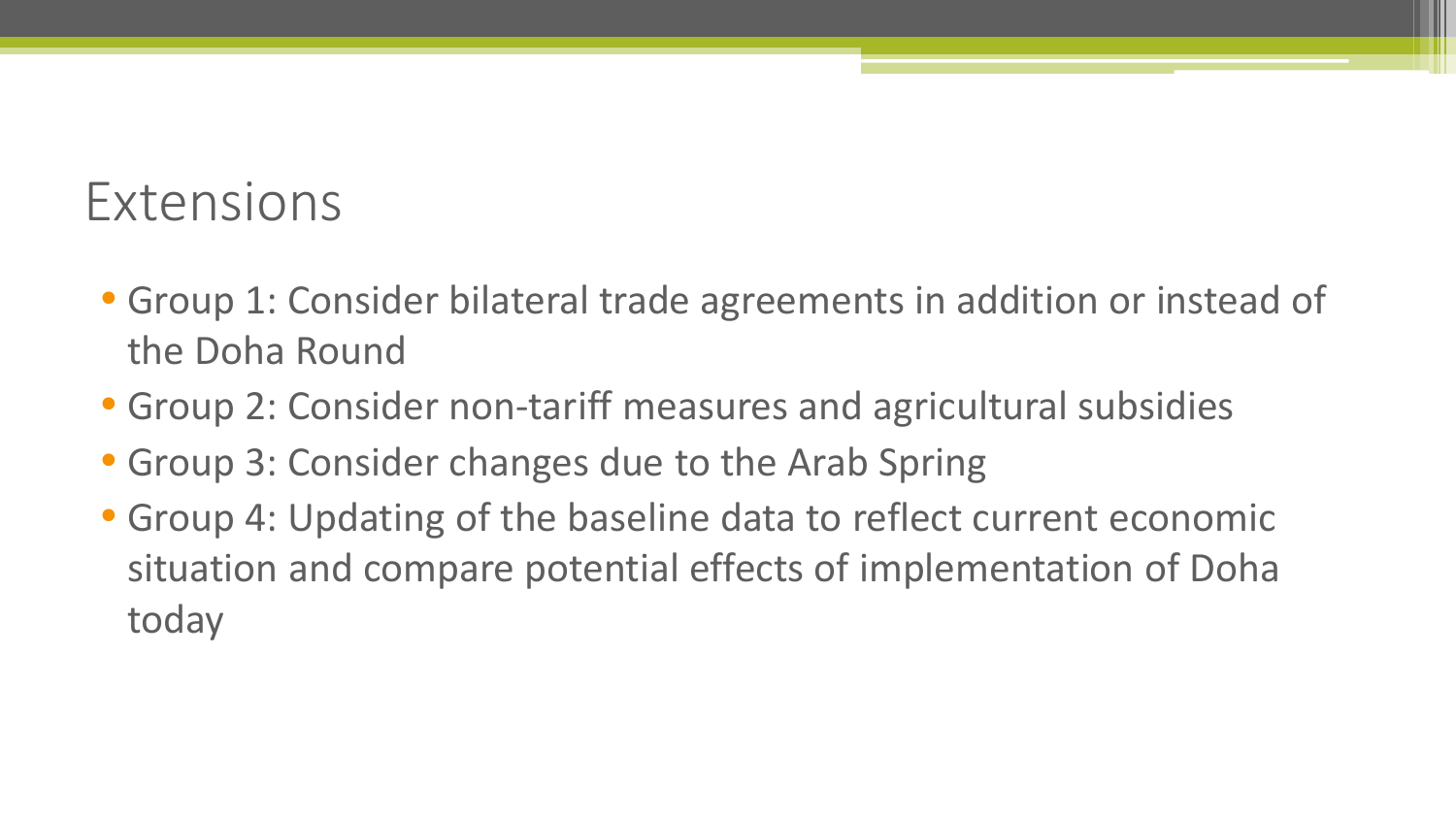#### Group 1 - Introduction and scenarios

- Consider bilateral trade agreements in addition or instead of the Doha Round
- Doha + Egypt-EU FTA (with and without unemployment)
- No Doha + Egypt-EU FTA (with and without unemployment)
- Doha + EU-USA FTA
- No Doha + EU-USA FTA

• Compared to effects of the Doha round on Egypt (Peter Minor paper)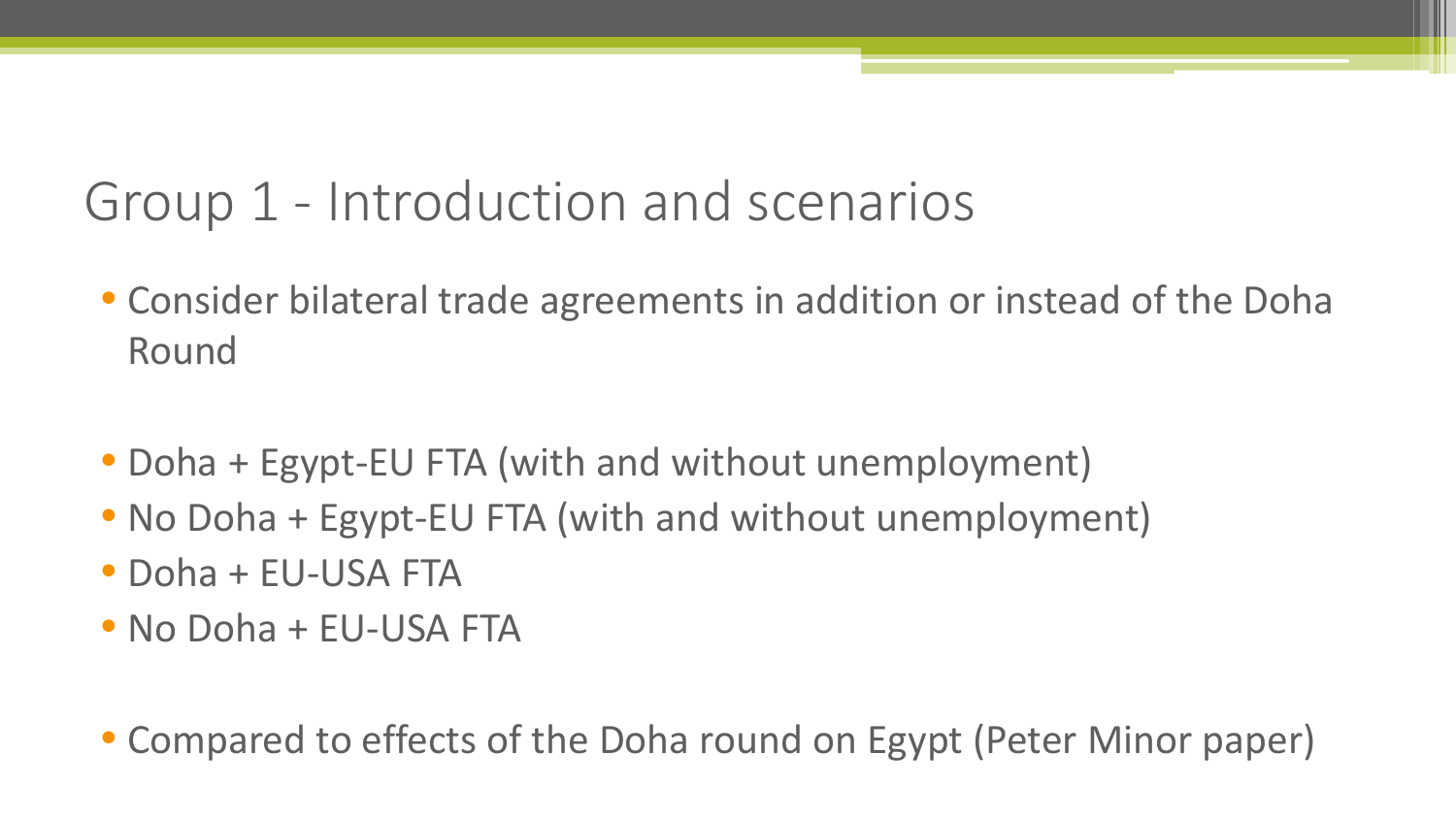#### Welfare impacts – with unemployment

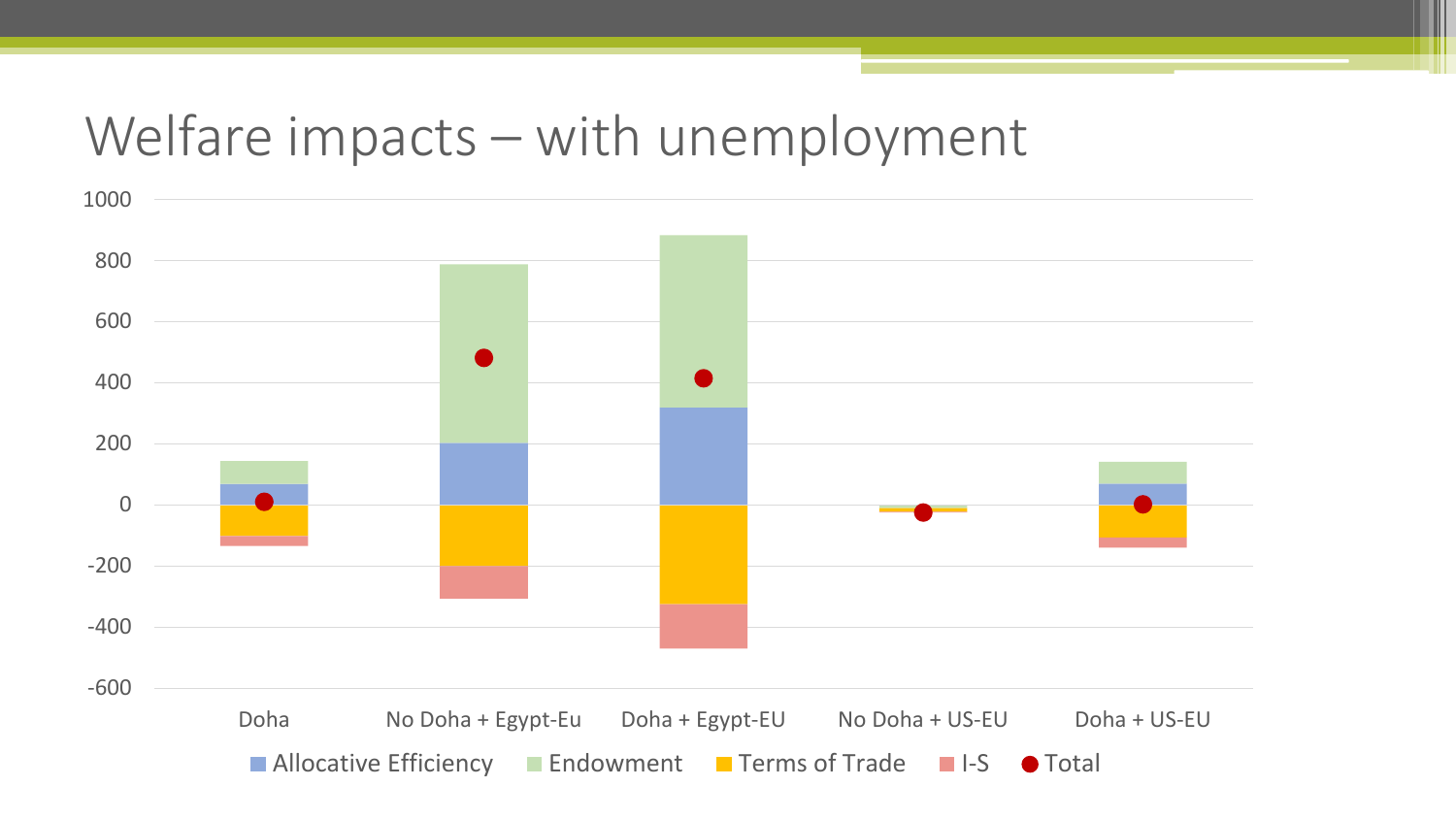## Welfare impacts – full employment

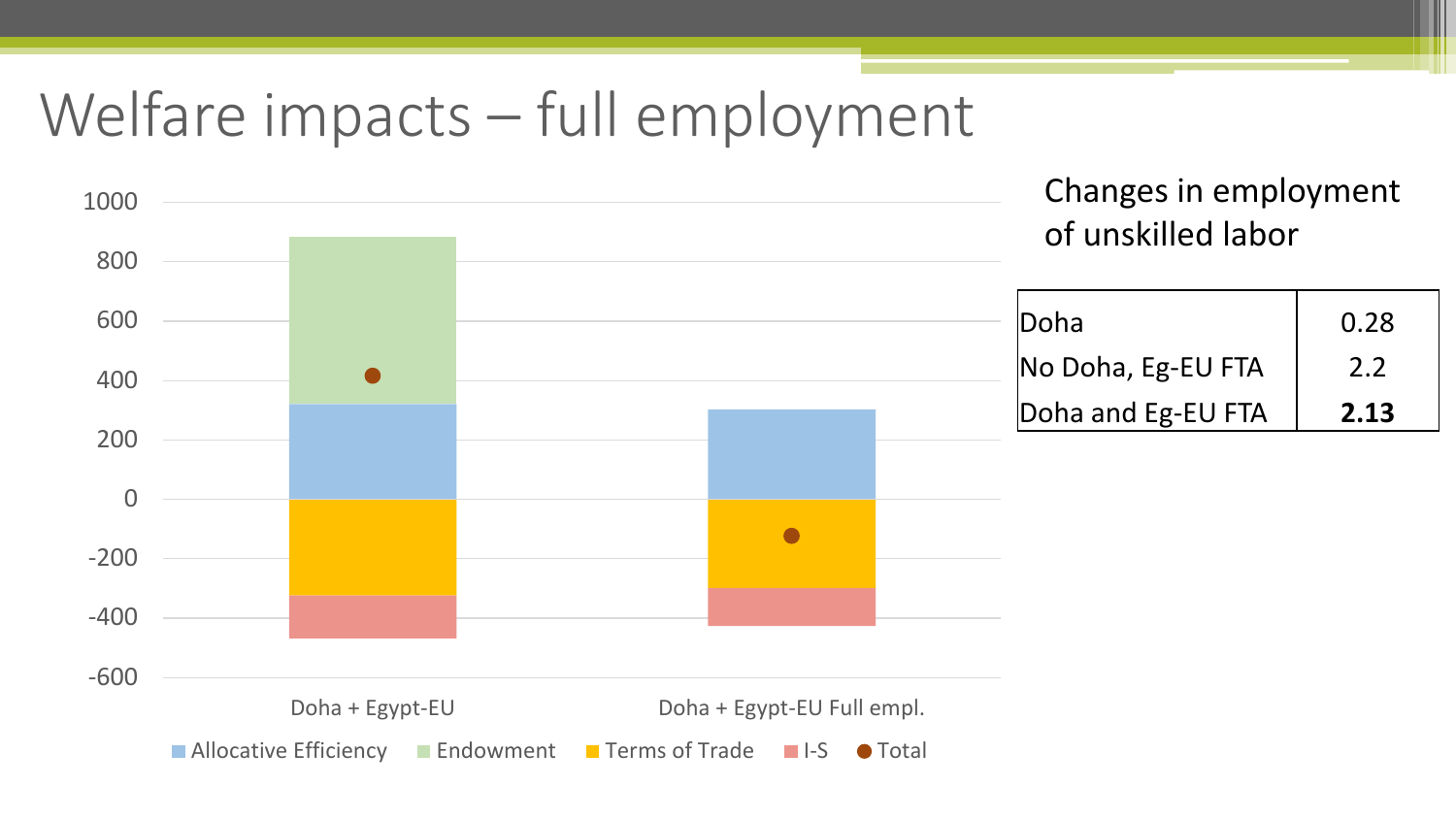#### Terms of trade effect – Doha + Egypt-EU FTA Price transmission

• Export prices (pfob) decrease in all sectors:

 $pfb(i,r,s) = pm(i,r) - tx(i,r) - tx(s(i,r,s));$ 

- $pm(i,r) = sum(k, PROD$  COMM,  $REVSHR(i,k,r) * pmes(i,k,r));$
- $pfe(i,j,r) = tf(i,j,r) + pmes(i,j,r);$
- $pfd(i,j,r) = tfd(i,j,r) + pm(i,r);$
- $pf(i,j,r) = FMSHR(i,j,r) * pfm(i,j,r) + [1 FMSHR(i,j,r)] * pfd(i,j,r);$
- $ps(j,r) + ao(j,r)$ 
	- = **sum**(i,ENDW\_COMM, STC(i,j,r) \* **[**pfe(i,j,r) afe(i,j,r) ava(j,r)**]**)
	- + **sum**(i,TRAD\_COMM, STC(i,j,r) \* **[**pf(i,j,r) af(i,j,r)**]**)
	- + *profitslack*(j,r);
- Producer prices decrease as well in all sectors
- **Factor depreciation: pfactor(Egypt) = -1.14**
- Inputs cheaper  $\rightarrow$  decrease in export prices  $\rightarrow$  terms of trade effect driven by lower export prices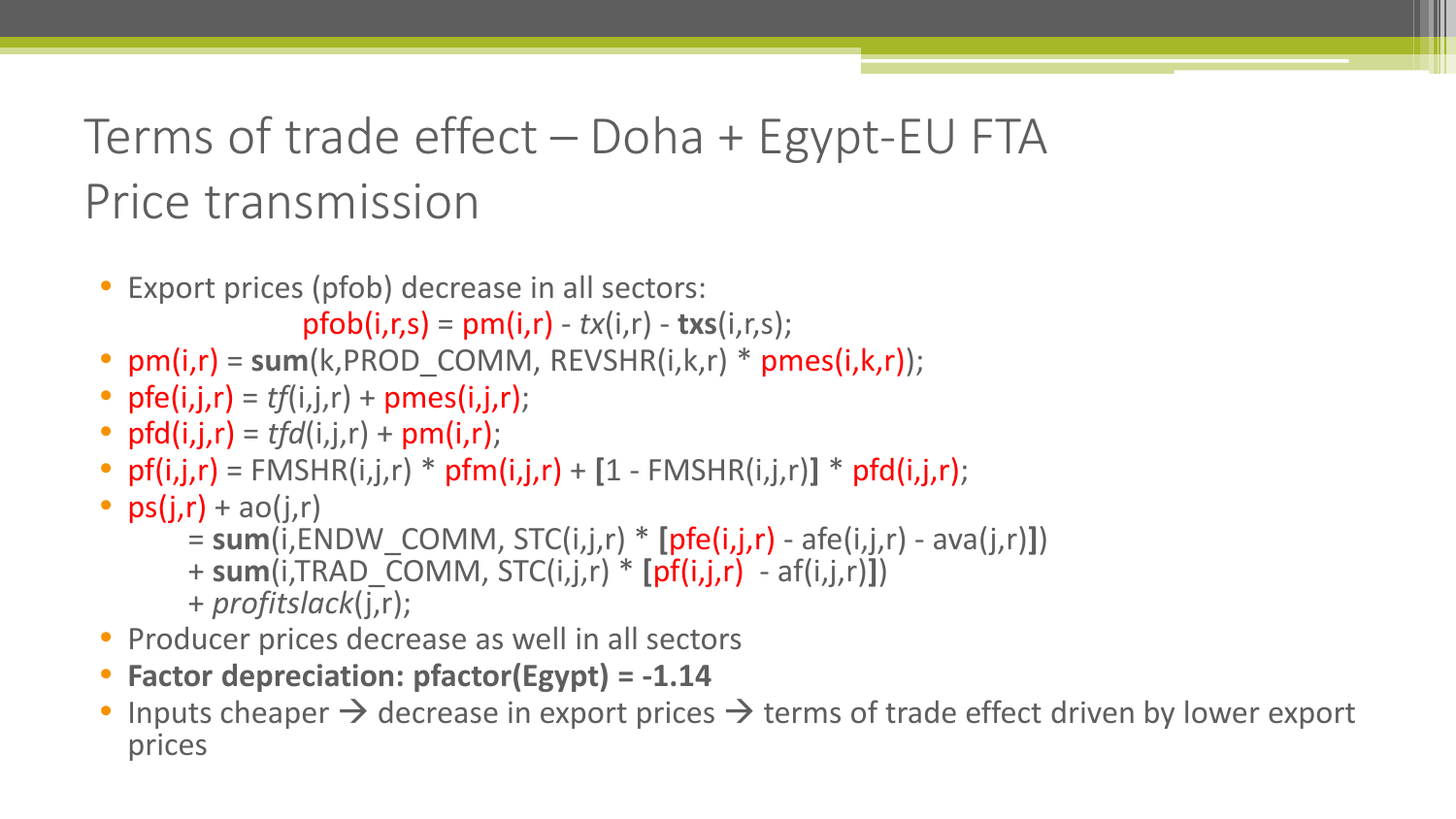#### Trade effects

|                                      | <b>Exports</b>                          |          |                                    |                       | <b>Imports</b>                         |          |                                    |                       |
|--------------------------------------|-----------------------------------------|----------|------------------------------------|-----------------------|----------------------------------------|----------|------------------------------------|-----------------------|
|                                      | <b>Baseline</b><br>2001(5)<br>millions) | Doha     | No Doha<br>but Eg-EU<br><b>FTA</b> | Doha and<br>Eg-EU FTA | <b>Baseline</b><br>2001(5<br>millions) | Doha     | No Doha<br>but Eg-EU<br><b>FTA</b> | Doha and<br>Eg-EU FTA |
| <b>Agricultural</b>                  | 1092                                    | $-0.20%$ | 36.35%                             | 17.65%                | $-3359$                                | 0.66%    | $-2.92%$                           | $-0.25%$              |
| Non-<br>agricultural                 | 3125                                    | 0.07%    | 3.42%                              | 3.55%                 | $-13373$                               | $-0.13%$ | $-0.48%$                           | $-0.62%$              |
| <b>Service</b>                       | 8307                                    | 0.14%    | 0.29%                              | 0.46%                 | $-3995$                                | 0.11%    | 0.17%                              | 0.29%                 |
| <b>Energy &amp;</b><br><b>Mining</b> | 1999                                    | 0.10%    | 0.24%                              | 0.38%                 | $-1117$                                | 0.15%    | $-1.15%$                           | $-0.96%$              |
| <b>Total</b>                         | 14524                                   | 0.09%    | 3.67%                              | 2.41%                 | $-21845$                               | 0.05%    | $-0.77%$                           | $-0.41%$              |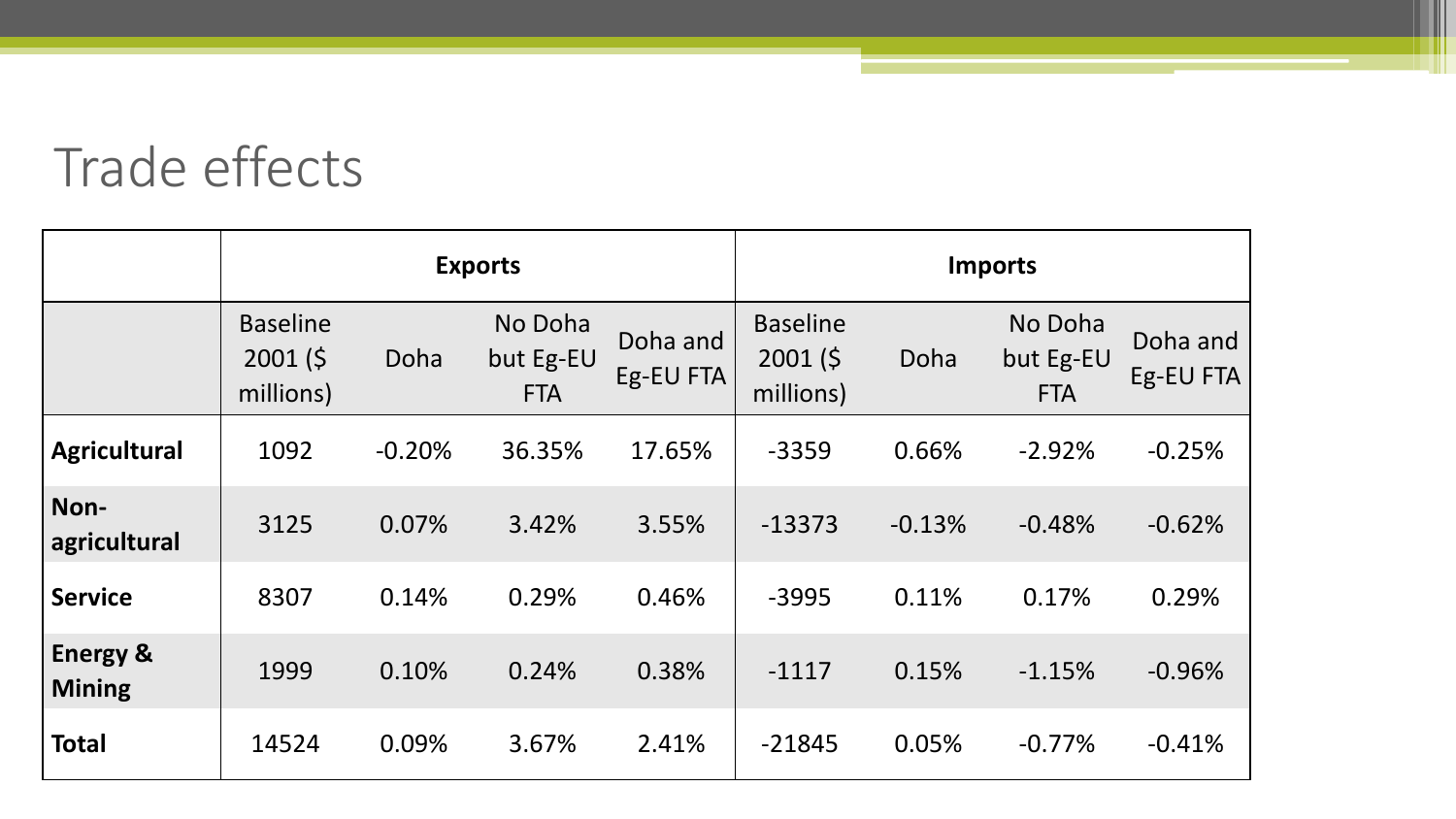#### Trade results – Doha-Egypt-EU with unemployment

- Imports increase especially in the apparel, processed food and beverage sectors
- Imports decrease especially in some agricultural sectors, i.e. livestock, wheat
- There are decreases in exports in some sectors in the original simulation (Doha round) but in our simulations exports increase in every sector across scenarios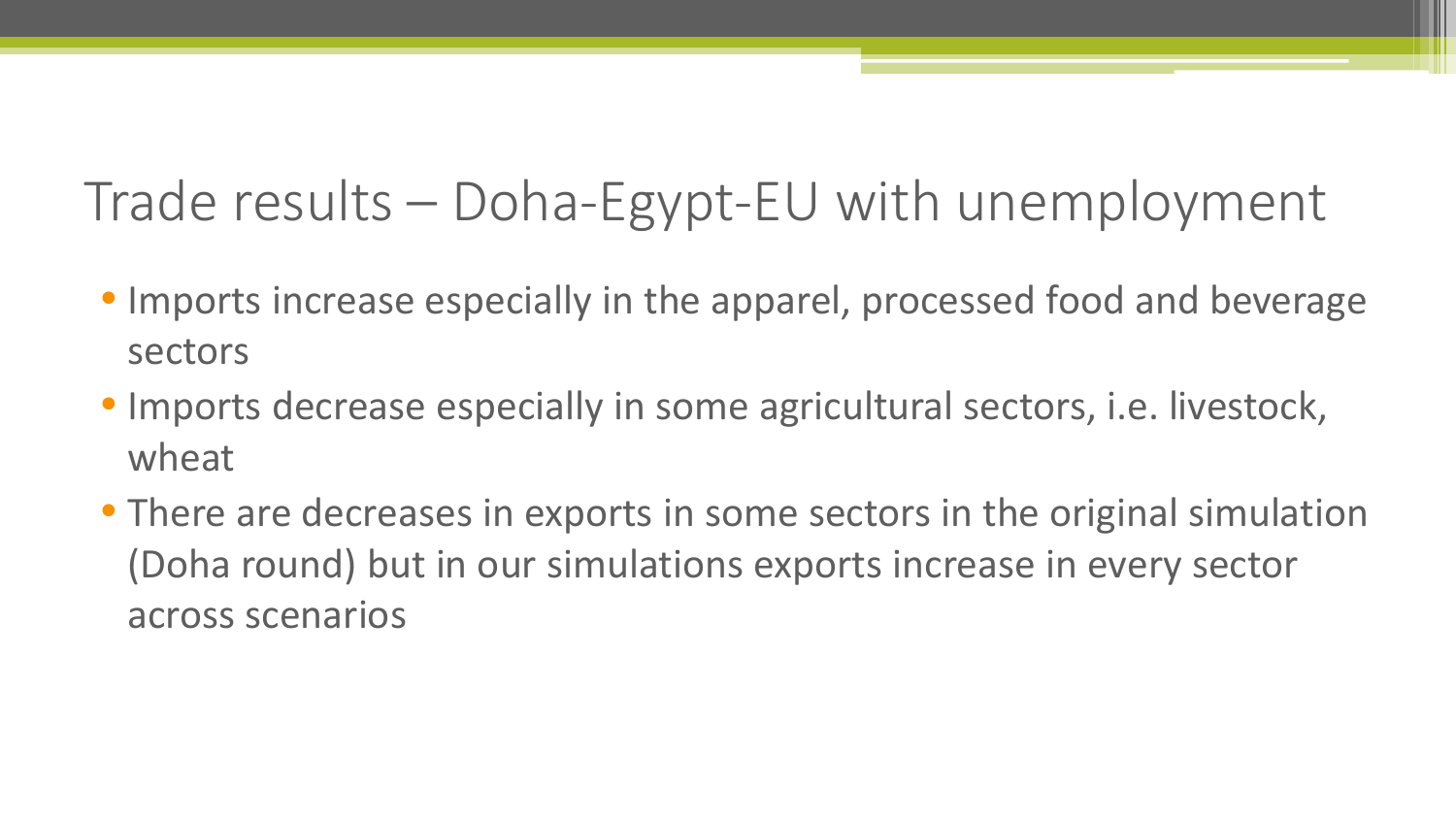### Output effects

|                                  | total output<br>$(5 \text{ million})$ | percentage change | <b>Expansion</b> | Substitution     |
|----------------------------------|---------------------------------------|-------------------|------------------|------------------|
| Agricultural                     | 30226                                 | $-1.14$           |                  |                  |
| Processed Food and Beverage      | 10261                                 | $-6.10$           | $-6.334$         | 0.238            |
| Live Stock and Diary             | 5801                                  | 1.30              | $-0.068$         | 1.366            |
| Non-agricultural                 | 30727                                 | $-0.91$           |                  |                  |
| Apparel                          | 7136                                  | $-3.56$           | $-4.242$         | 0.683            |
| <b>Textile</b>                   | 6744                                  | $-1.70$           | $-1.913$         | 0.216            |
| <b>Services</b>                  | 73366                                 | 1.64              |                  |                  |
| Other services                   | 23745                                 | 1.08              | 0.435            | 0.643            |
| Trade and finance                | 20753                                 | 1.07              | 0.475            | 0.594            |
| Transportation and communication | 14920                                 | 3.21              | n.a.             | n.a.             |
| Construction                     | 10243                                 | 2.25              | 2.145            | 0.11             |
| Electric distribution            | 3705                                  | 0.33              | 0.325            | $\boldsymbol{0}$ |
| <b>Total</b>                     | 146634                                | 0.44              |                  |                  |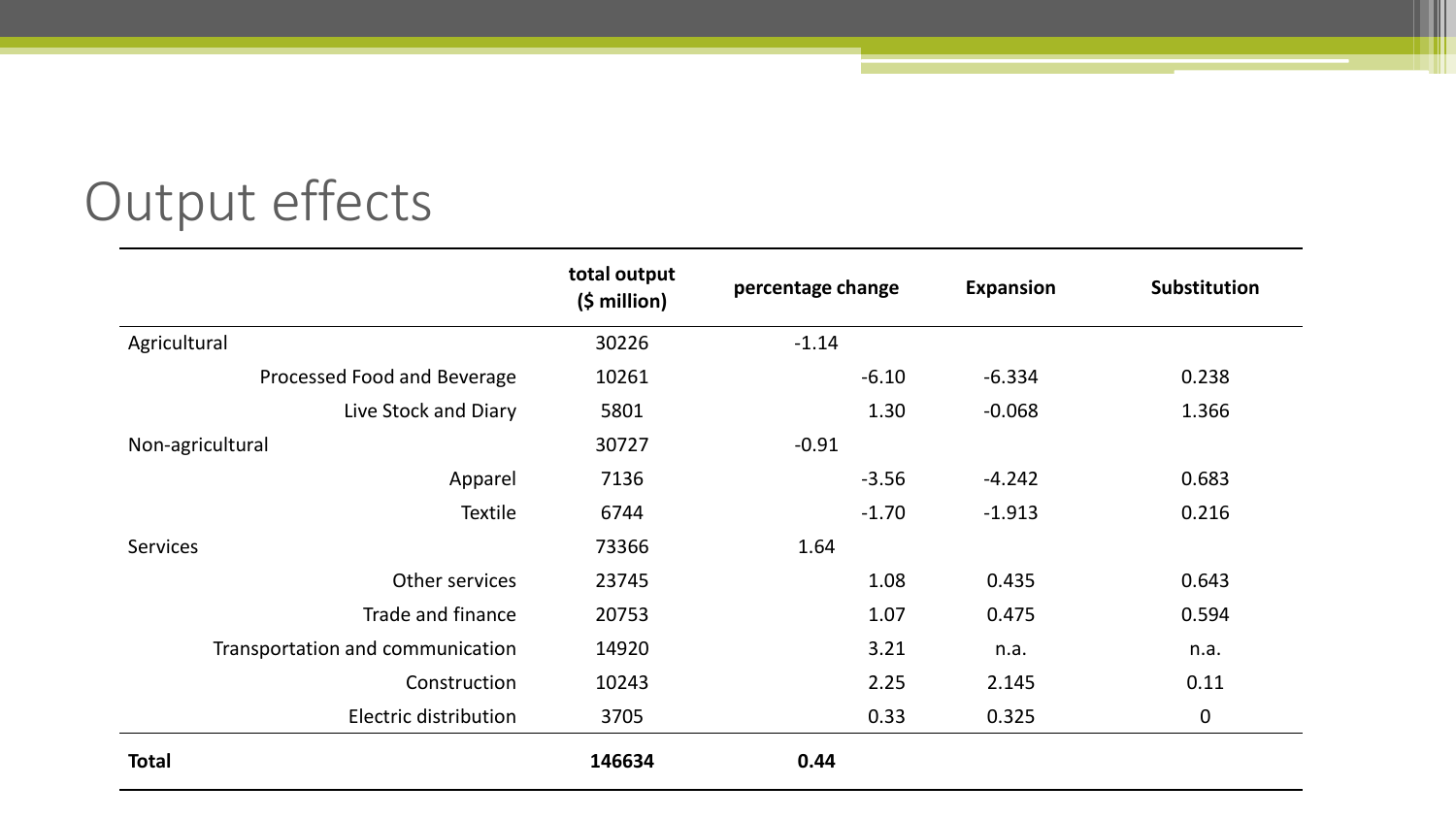# Group 2: Non-Tariff Measures and Agricultural Subsidies

Silvia Sorescu Minh Thu To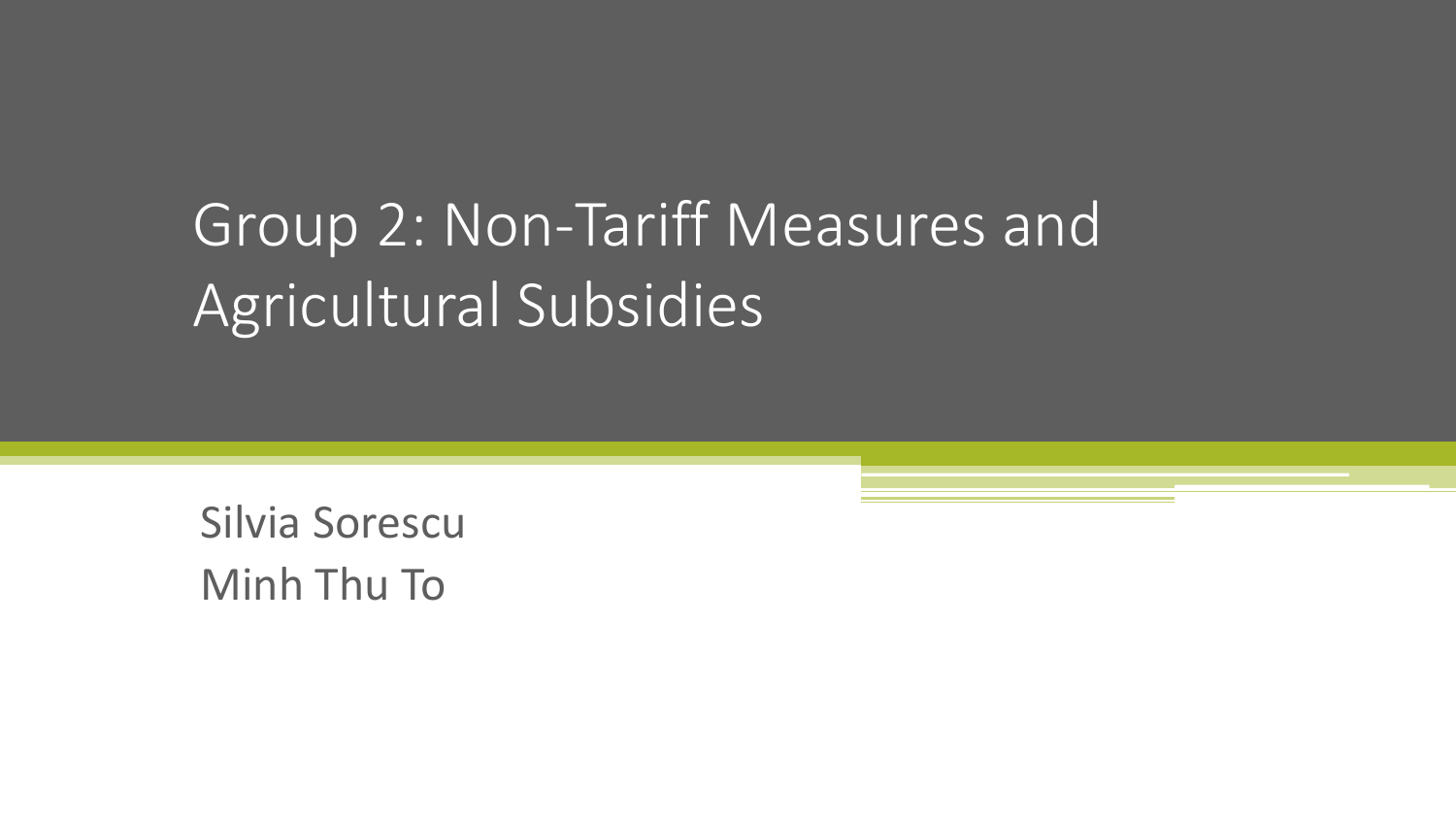#### Motivation

Projected Impacts of the Doha Development Round on Egypt's Trade and Production (Peter Minor, 2006)  $\rightarrow$  Focus on tariff rates reductions in agriculture and manufacturing

… missing out on other types of distortions and barriers affecting production and trade

- agricultural producer subsidies
- barriers to services trade
- non-tariff measures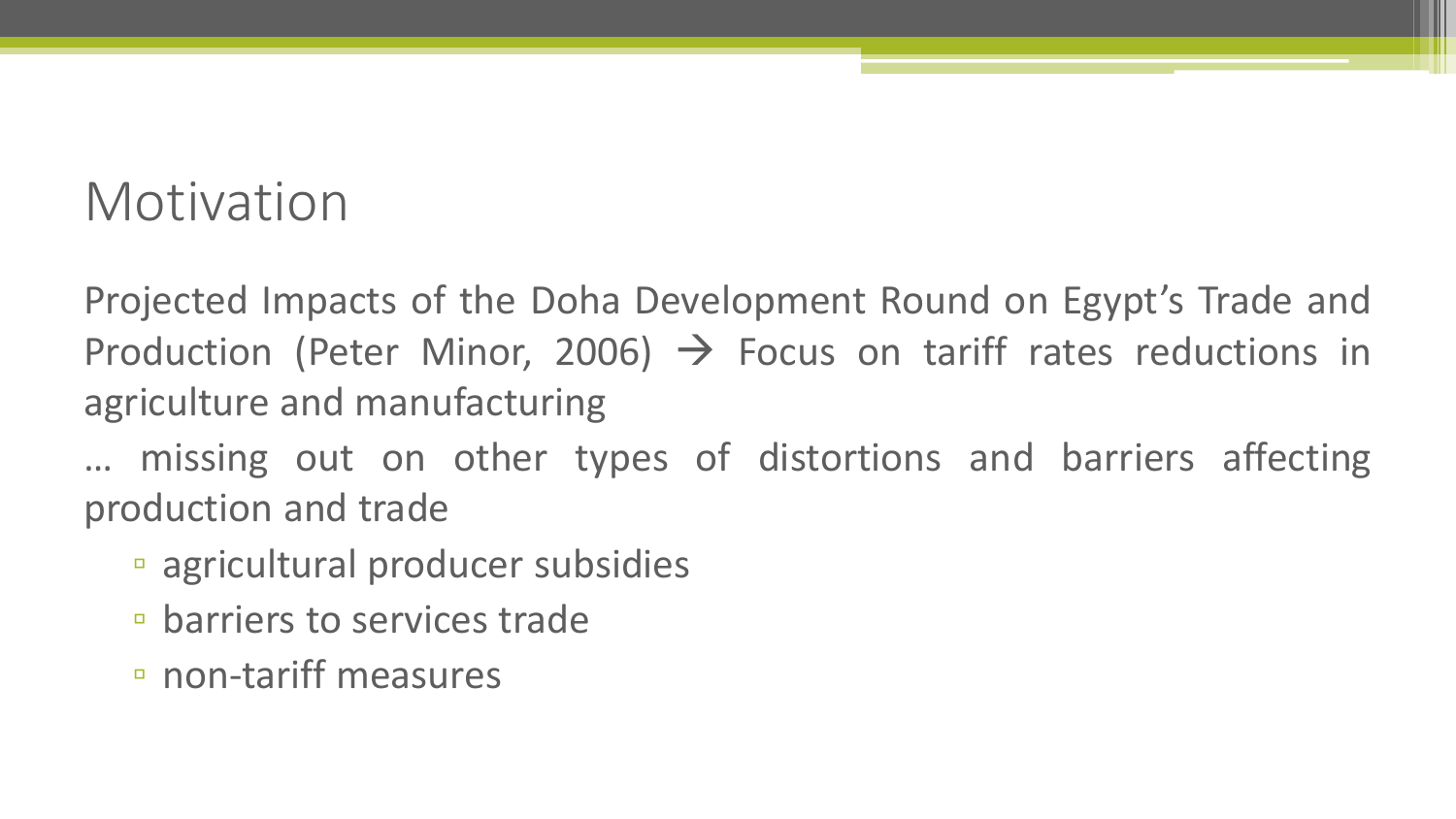#### Database and scenarios

**Updated database** to include AVE of services (based on CEPII estimations) using Altertax  $\rightarrow$  updated tms for services sectors (construction, trade and finance, transport, electricity distribution)

- **Scenario 1**: Peter Minor (2006) tariff reductions agr and mnfcs + reduction in tms for services (20%)
- **Scenario 2**: Scenario 1 + reduction in agriculture producer subsidies (60% for developed countries and 40% for developing countries)  $\rightarrow$  shock to in: cereals, fibers, paddy rice, processed rice, wheat
- **Scenario 3**: Scenario 2 + NTM reductions in agr and mnfcs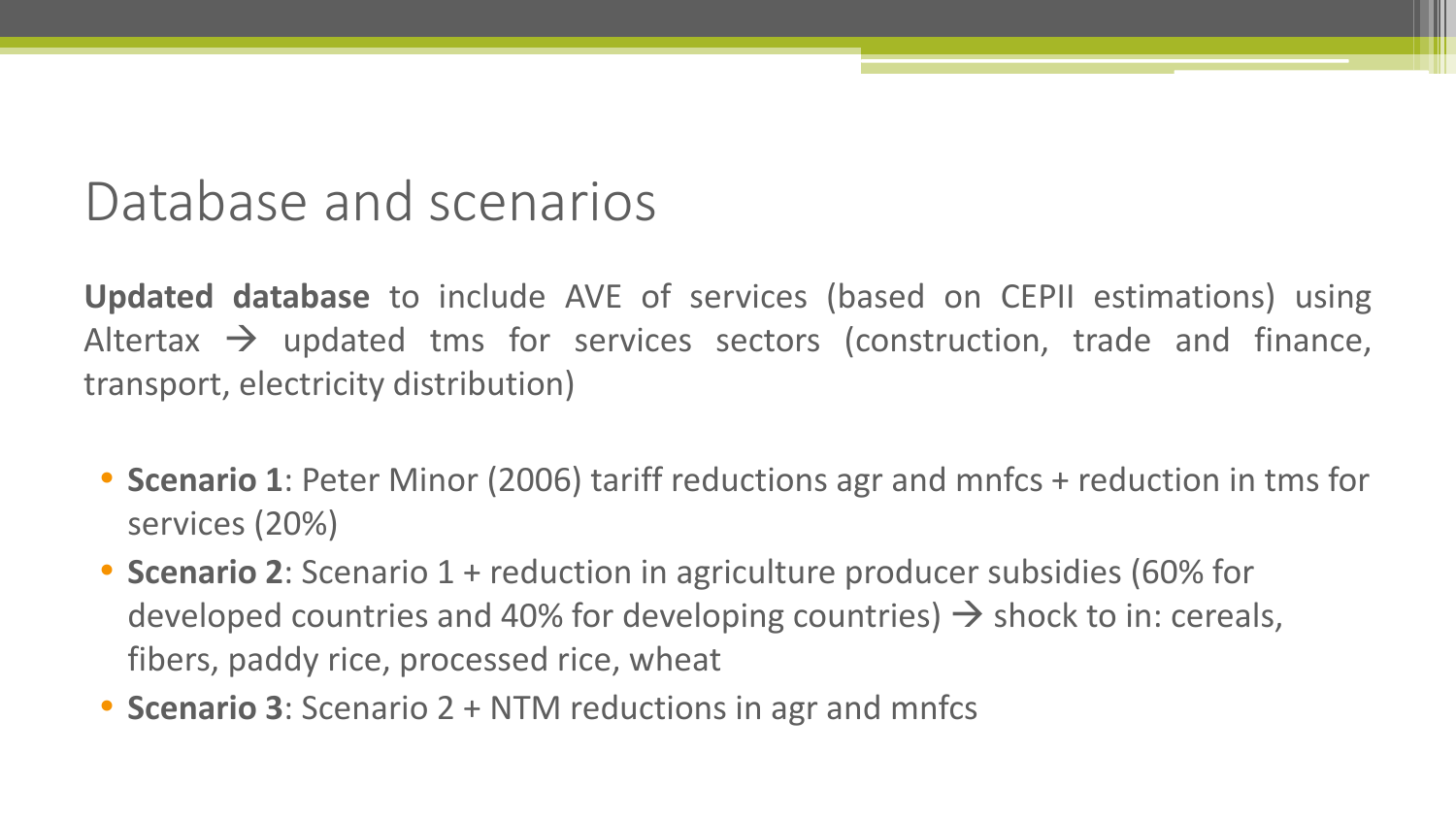#### **Welfare impacts by region**

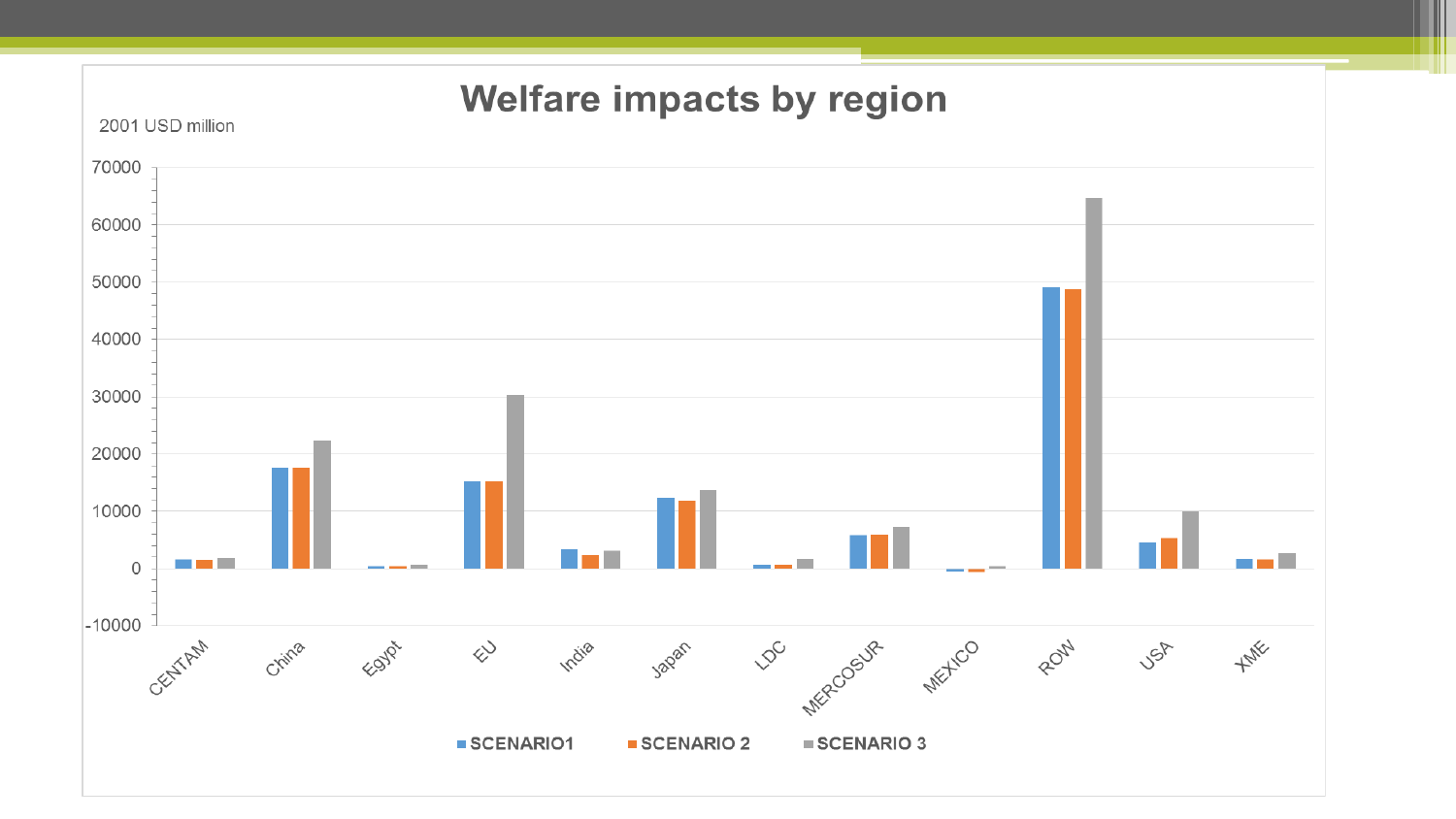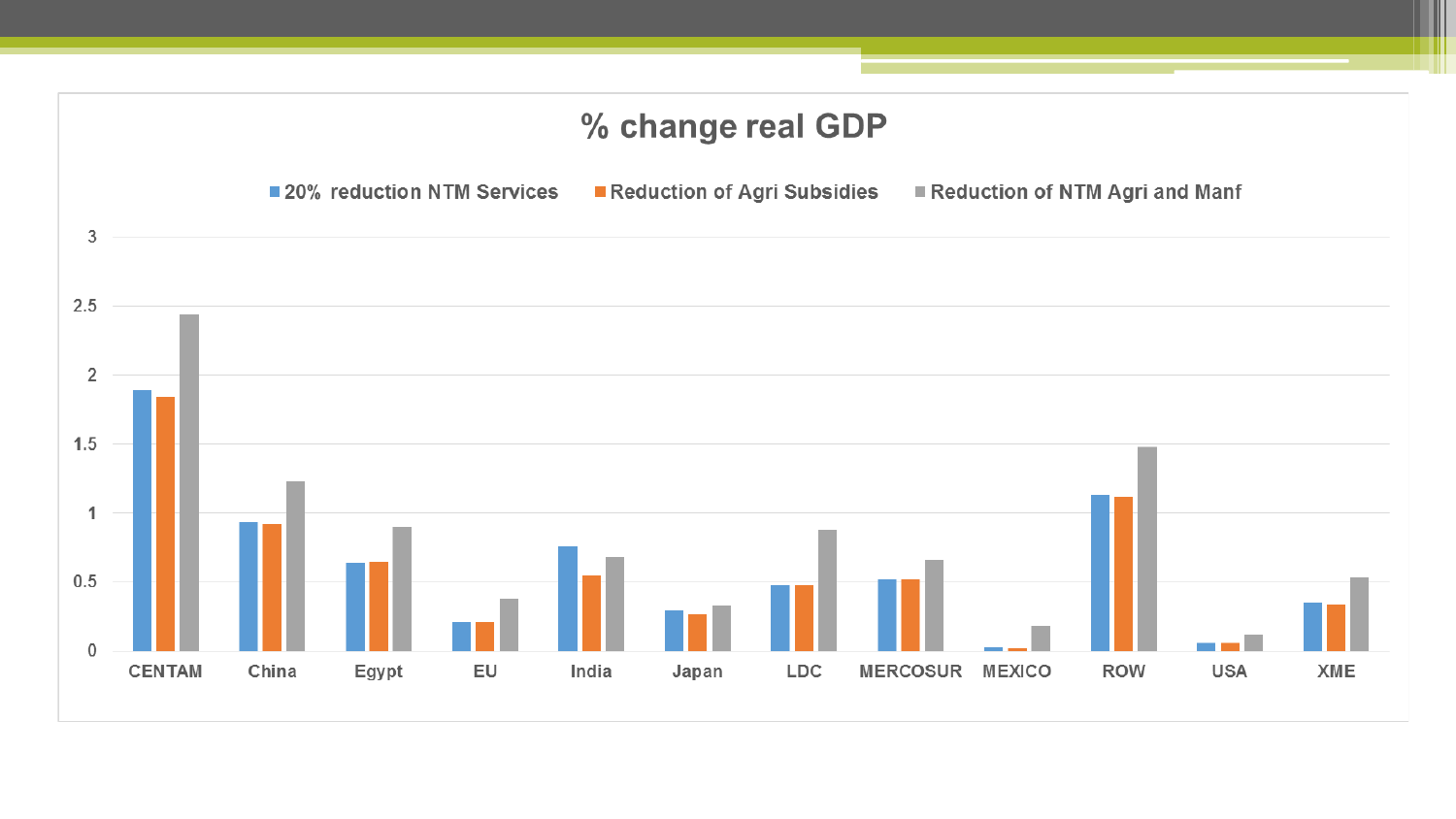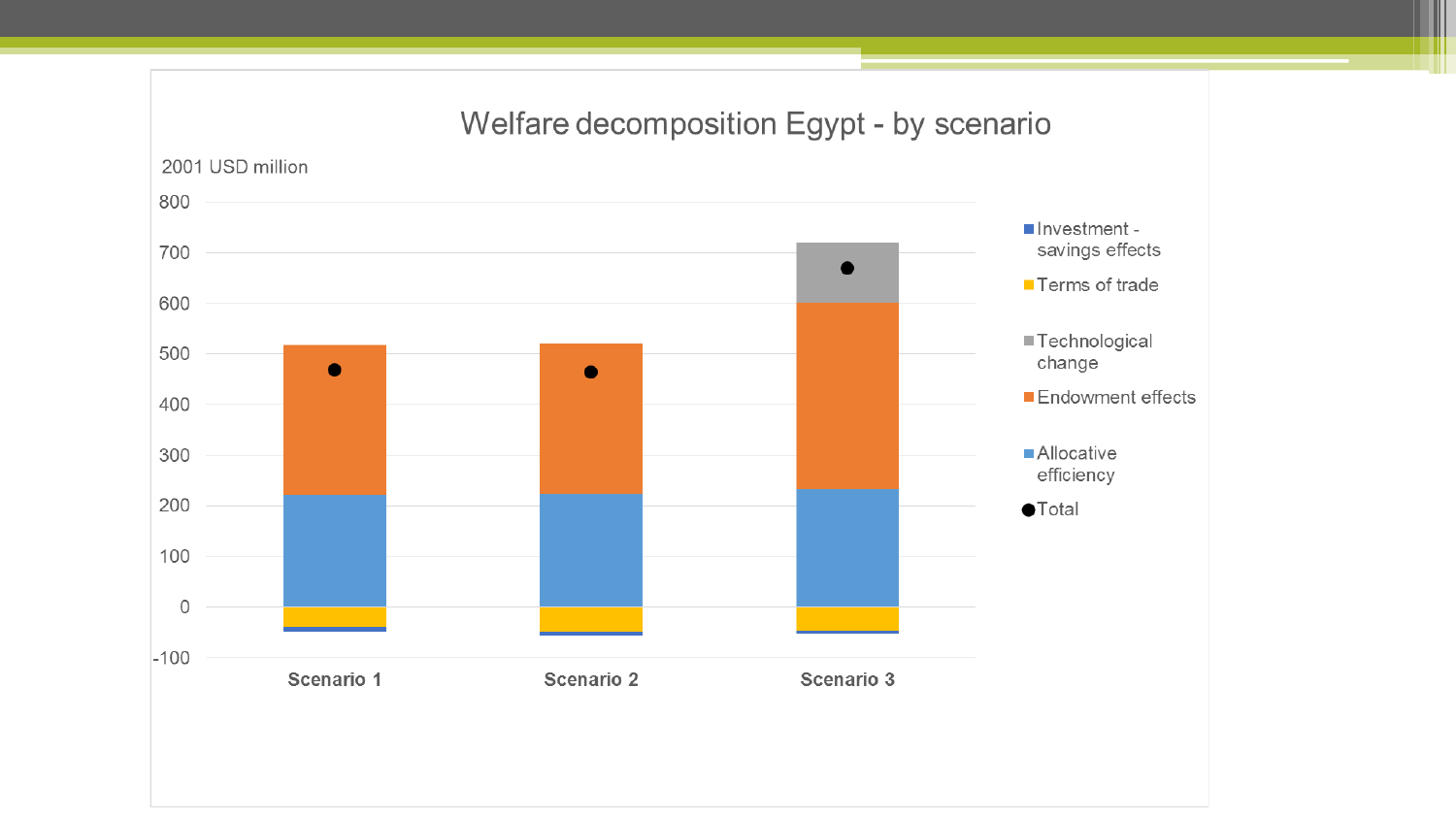#### Production impacts - agriculture

|                                                |          | 20% reduction NTM<br><b>Services</b> |          | <b>Reduction of Agri</b><br><b>Subsidies</b> | <b>Reduction of NTM Agri</b><br>and Manf |         |
|------------------------------------------------|----------|--------------------------------------|----------|----------------------------------------------|------------------------------------------|---------|
|                                                | % change | mil USD                              | % change | mil USD                                      | % change                                 | mil USD |
| <b>Cereal</b>                                  | 1.0      | 14.4                                 | 1.5      | 20.8                                         | 1.3                                      | 19.1    |
| <b>Livestock</b>                               | 1.5      | 85.9                                 | 1.5      | 83.4                                         | 1.5                                      | 85.1    |
| <b>Fibers</b>                                  | $-0.2$   | $-2.7$                               | 1.4      | 16.0                                         | 1.3                                      | 15.4    |
| <b>Other Agriculture</b>                       | 0.5      | 6.0                                  | 0.3      | 3.6                                          | 0.4                                      | 4.7     |
| <b>Processed foods and</b><br><b>Beverages</b> | 0.5      | 48.5                                 | 0.4      | 43.6                                         | 0.6                                      | 61.1    |
| <b>Paddy Rice</b>                              | 1.2      | 16.2                                 | 1.5      | 19.3                                         | 1.7                                      | 22.7    |
| <b>Processed Rice</b>                          | 0.1      | 1.9                                  | 0.3      | 5.7                                          | 0.6                                      | 10.0    |
| Vegetable, Fruits,<br><b>Nuts</b>              | 0.7      | 33.7                                 | 0.7      | 31.1                                         | 0.8                                      | 35.9    |
| <b>Vegetable oils and</b><br>fats              | 0.2      | 1.6                                  | 0.0      | 0.2                                          | $-0.5$                                   | $-4.7$  |
| <b>Wheat</b>                                   | 1.3      | 20.5                                 | 2.0      | 30.3                                         | 1.1                                      | 17.1    |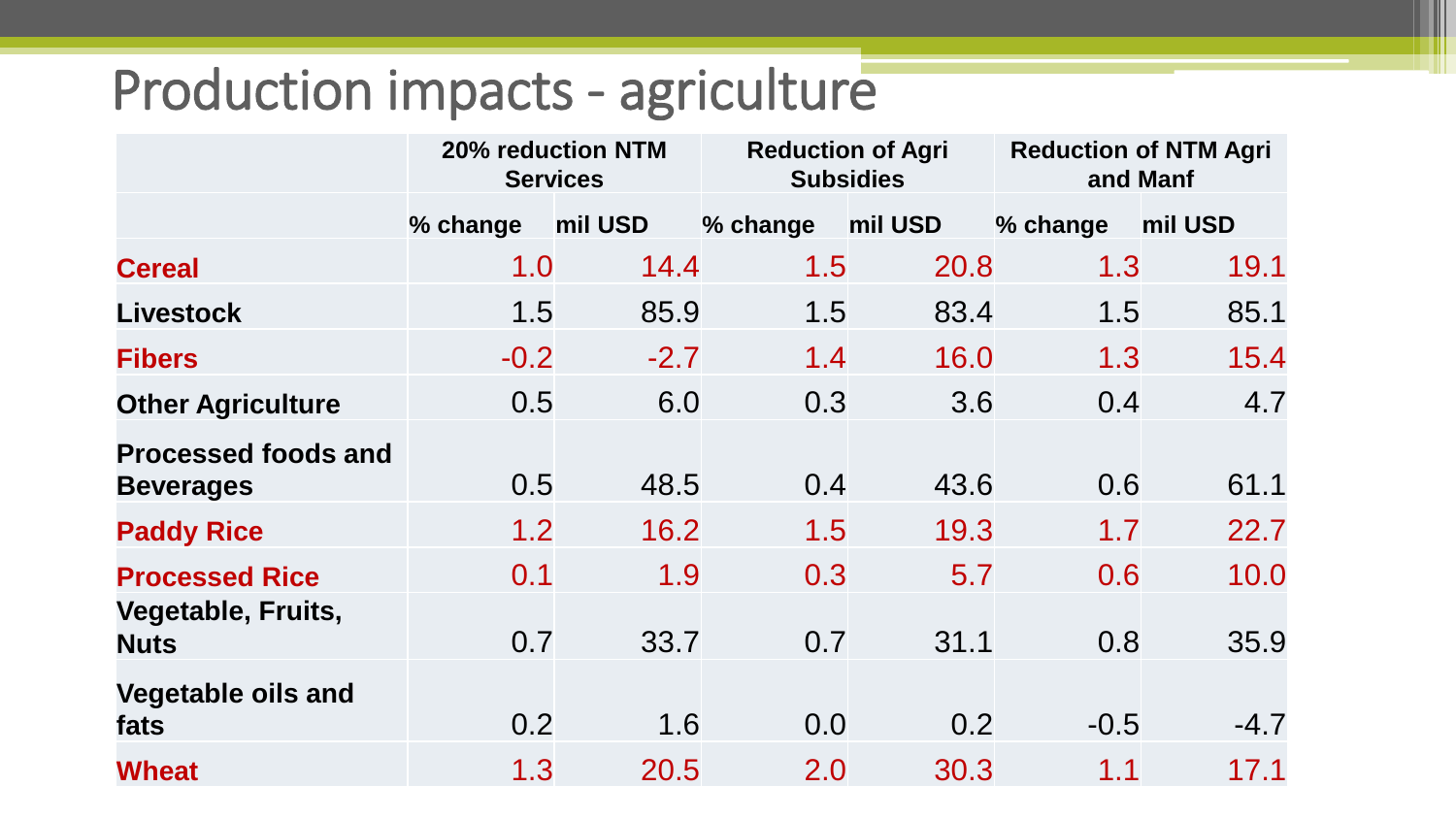#### Trade effects

- Scenario 1: 20% reduction NTM Services
- $\rightarrow$  exports expand significantly across all services sectors
- Scenario 2: Sc 1+Reduction of Agri Subsidies  $\rightarrow$  exports increasing in fibers and paddy rice sectors due to reduction of producer subsidies in major importing countries
- Scenario 3: Sc 2+Reduction of NTM Agri and Manf
- $\rightarrow$  services trade expansion higher than in Scenario 2
- $\rightarrow$  exports increase in all manufacturing sectors except for textiles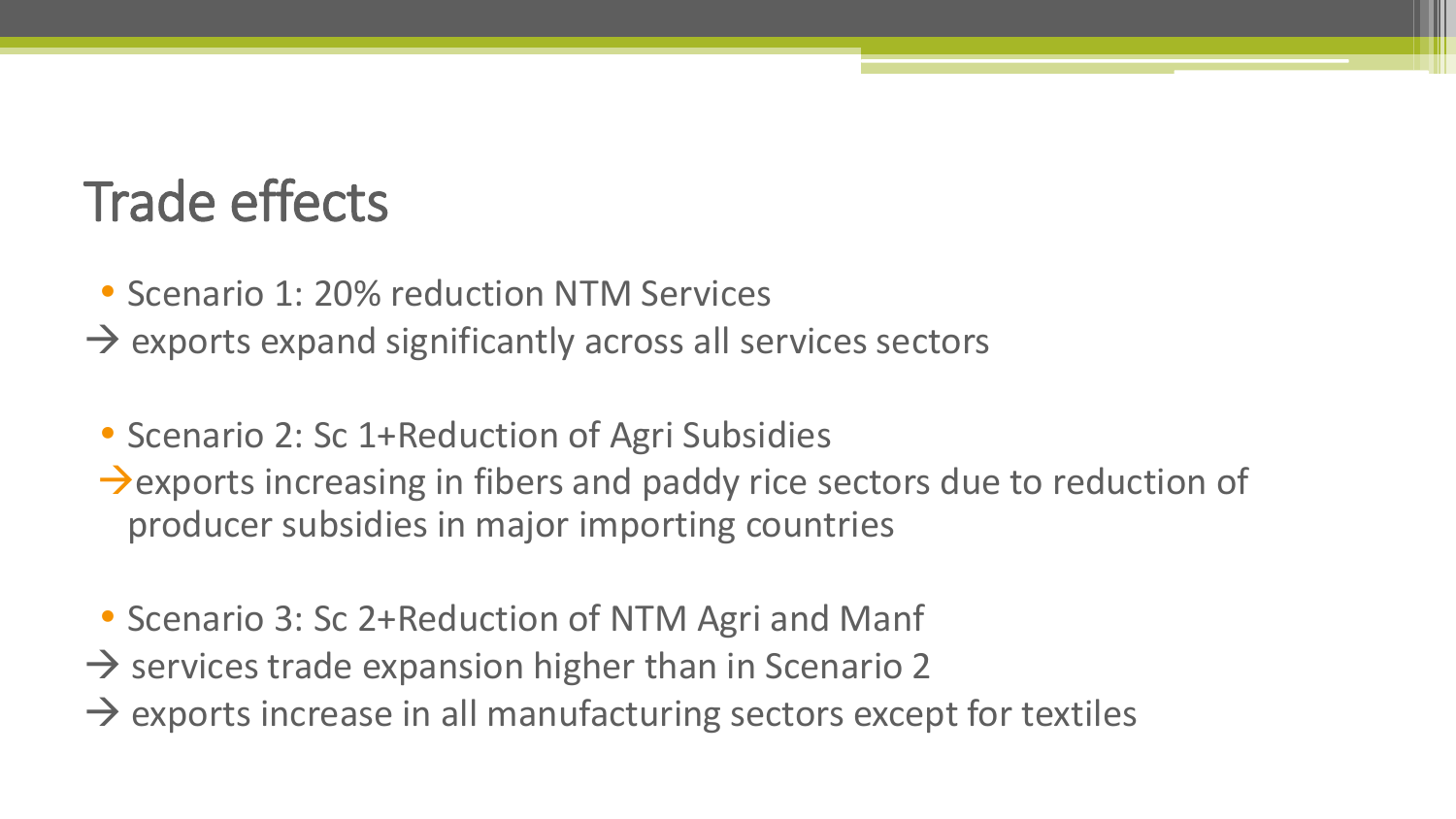# Group 3: DOHA Round-EGPYT-Arab Spring: effects of Negative capital shock

Simon Tsao & Kayenat kabir GTAP Short Course, 2016, west lafayette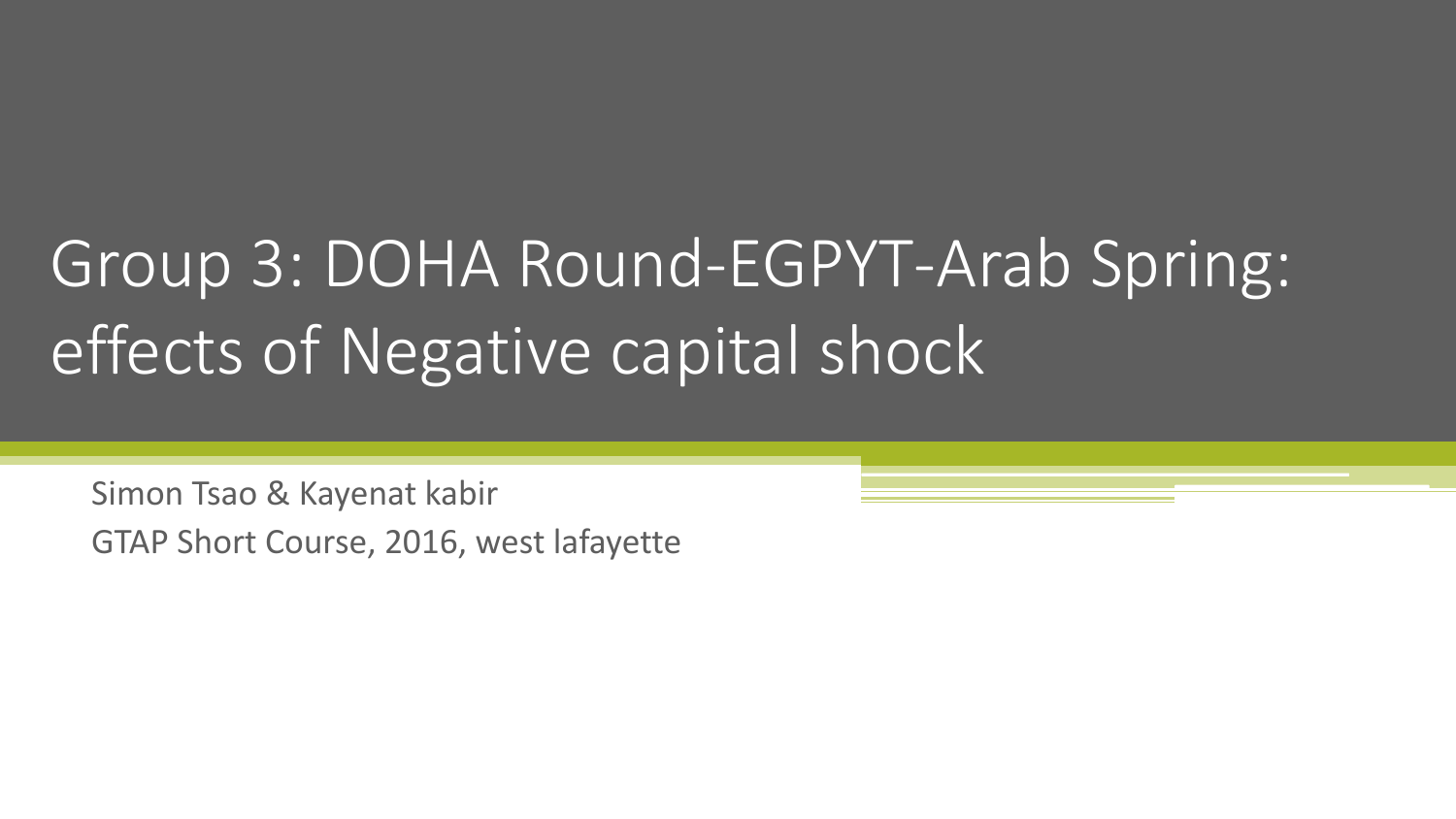#### **Outline**

- Motivation
- Experiments
- Results
	- Welfare decomposition
	- Exchange rate
	- Sectoral impacts
- Learning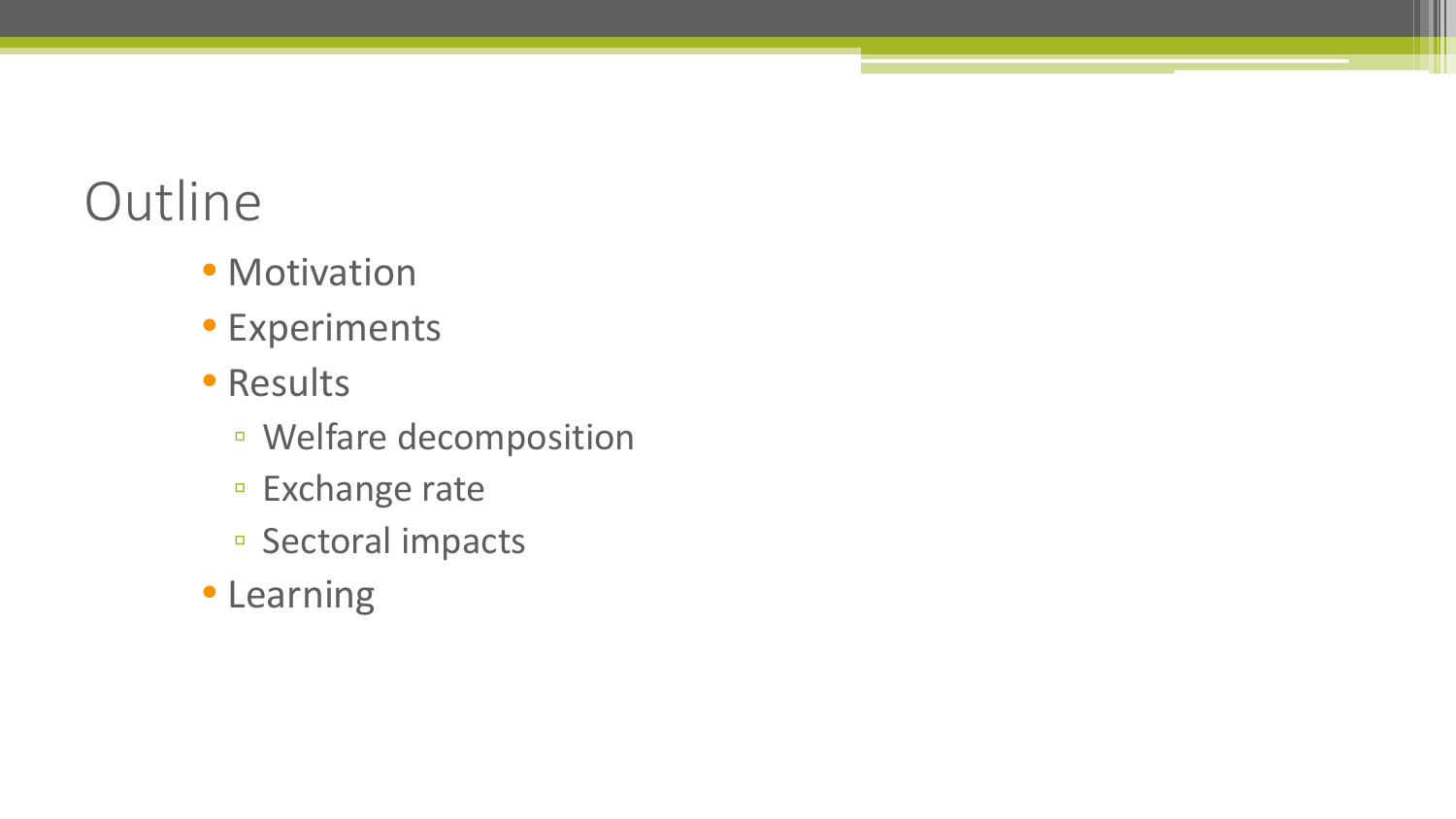During the Arab Spring in egypt • Annual GDP growth ratd: : 5.14% (2010), 2.11% (2013), 2.23% (2014)

- Tourism, textile and construction industries hit hard
- Capital investment went down
- Investments shifted to energy intensive industry
- 20% of Egypt's budget spent on energy subsidy
- **Unemployment** rate : 8.9 % (2010), 13.4% (2014)





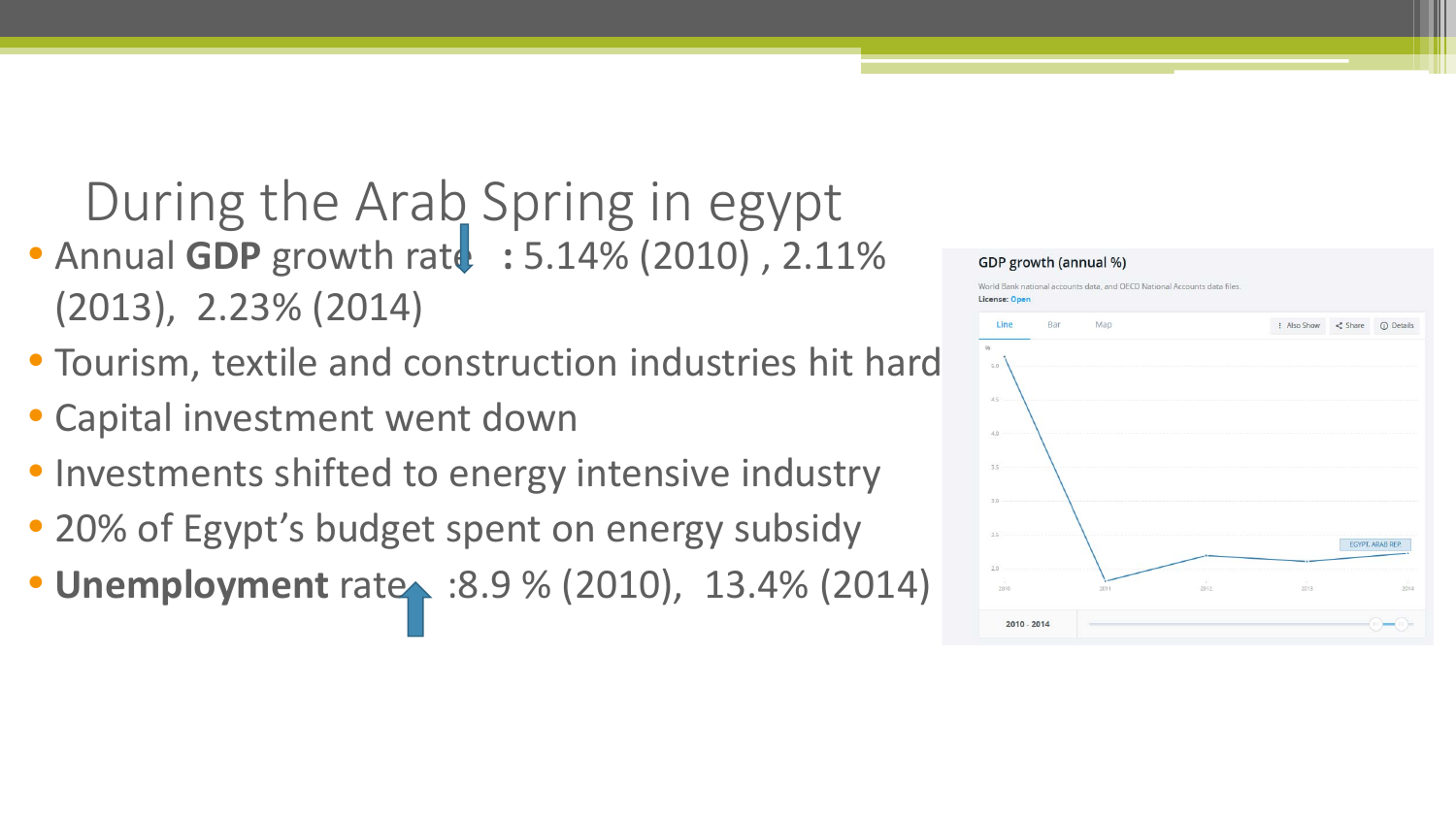#### Experiment

- Estimate the marginal impact of decreased capital investment during Arab Spring to impacts of Doha round in Egypt
- Projected impacts of Doha Round in Egypt (Peter Minor, 2006)
- Extension: Shocked industrywide capital input by 5% qo("Capital", "Egypt") =  $-5$ 
	- Unemployment for both skilled and unskilled labor made endogenous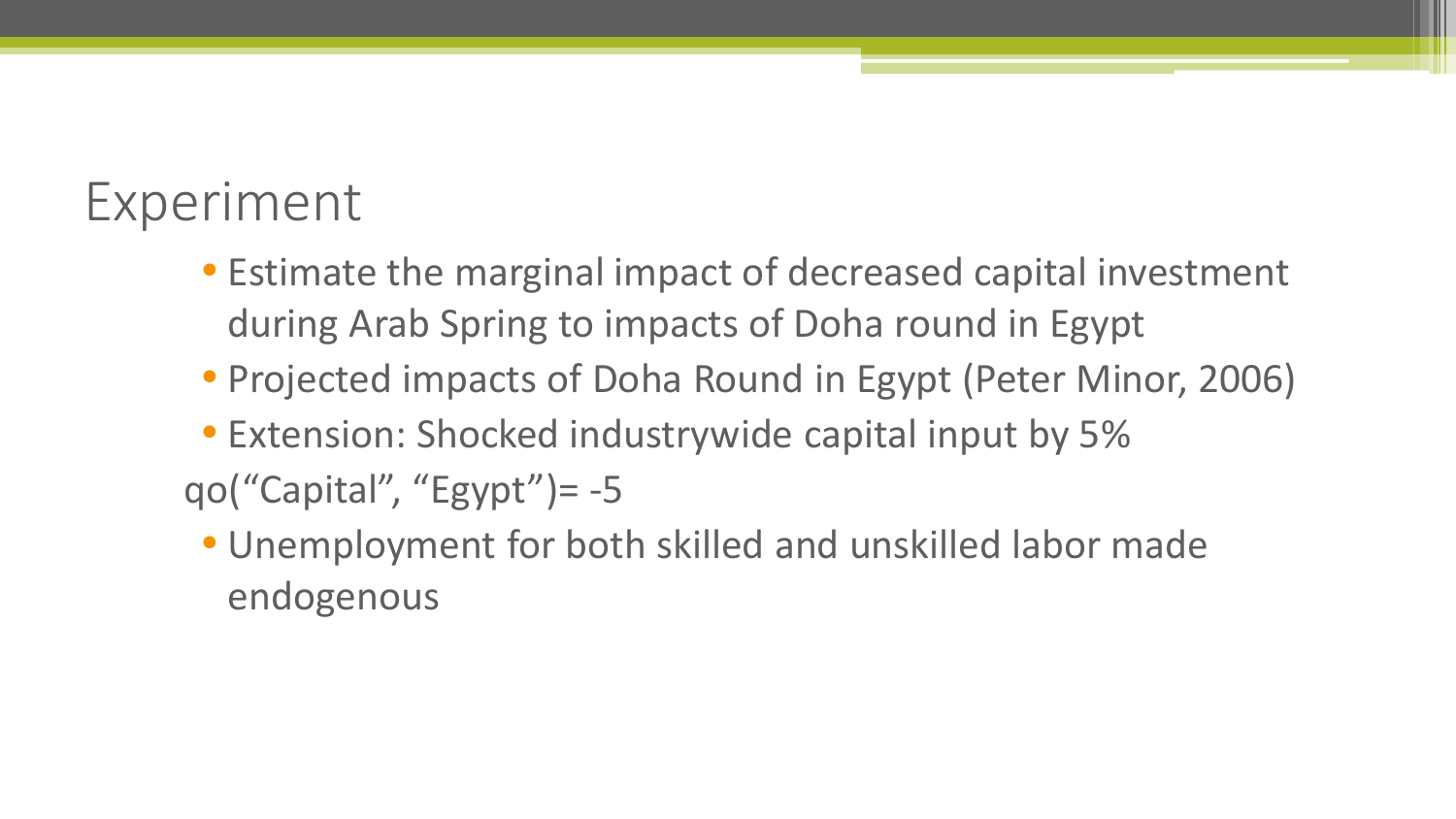#### Welfare Decomposition

| <b>Region</b>     |        |        |          | Allocative Efficiency Endowment Effect Terms of Trade Effect Investment-Savings Effect Total Welfare Effect |           |
|-------------------|--------|--------|----------|-------------------------------------------------------------------------------------------------------------|-----------|
| <b>1 CENTAM</b>   | 302    | 554    | 311      | -78                                                                                                         | 1,089     |
| 2 China           | 2,163  | 5,735  | 3,353    | $-413$                                                                                                      | 10,838    |
| <b>3 Egypt</b>    | 70     | 74     | $-101$   | $-33$                                                                                                       | <b>11</b> |
| <b>4 EU</b>       | 6,602  | 0      | $-3,510$ | 154                                                                                                         | 3,246     |
| 5 India           | 1,127  | 1,072  | -289     | 13                                                                                                          | 1,922     |
| 6 Japan           | 8,875  | 0      | 1,020    | $-163$                                                                                                      | 9,732     |
| 7 LDC             | $-190$ | $-165$ | $-185$   | -40                                                                                                         | -580      |
| <b>8 MERCOSUR</b> | 513    | 373    | 1,399    | $-18$                                                                                                       | 2,266     |
| 9 MEXICO          | 46     | $-343$ | $-713$   | 73                                                                                                          | -937      |
| <b>10 ROW</b>     | 15,496 | 11,666 | $-242$   | 497                                                                                                         | 27,417    |
| <b>11 USA</b>     | $-254$ | 0      | $-943$   | $-20$                                                                                                       | $-1,217$  |
| 12 XME            | 48     | 0      | $-131$   | 32                                                                                                          | -51       |

#### **Doha Round (Minor 2006 results)**

#### **Arab Spring + Doha Round vs. Doha Round**

| Region            |        |          |          | Allocative Efficiency Endowment Effect Terms of Trade Effect Investment-Savings Effect Total Welfare Effect |          |
|-------------------|--------|----------|----------|-------------------------------------------------------------------------------------------------------------|----------|
| <b>1 CENTAM</b>   | 302    | 554      | 312      | -78                                                                                                         | 1,090    |
| 2 China           | 2,163  | 5,736    | 3,348    | $-424$                                                                                                      | 10,823   |
| <b>3 Egypt</b>    | $-219$ | $-2,622$ | 54       | 57                                                                                                          | $-2,729$ |
| <b>4 EU</b>       | 6,615  | 0        | $-3,558$ | 134                                                                                                         | 3,190    |
| 5 India           | 1,127  | 1,075    | $-289$   | 11                                                                                                          | 1,924    |
| 6 Japan           | 8,878  | 0        | 1,021    | $-177$                                                                                                      | 9,722    |
| 7 LDC             | $-190$ | -166     | $-187$   | $-41$                                                                                                       | -584     |
| <b>8 MERCOSUR</b> | 512    | 372      | 1,394    | $-20$                                                                                                       | 2,257    |
| 9 MEXICO          | 47     | $-343$   | $-714$   | 72                                                                                                          | $-938$   |
| <b>10 ROW</b>     | 15,495 | 11,668   | $-278$   | 483                                                                                                         | 27,368   |
| <b>11 USA</b>     | $-257$ | 0        | $-987$   | -45                                                                                                         | $-1,289$ |
| 12 XME            | 45     | 0        | $-147$   | 31                                                                                                          | $-71$    |
| <b>Total</b>      | 34,518 | 16,273   | $-31$    |                                                                                                             | 50,762   |

(all values in millions of 2001 dollars)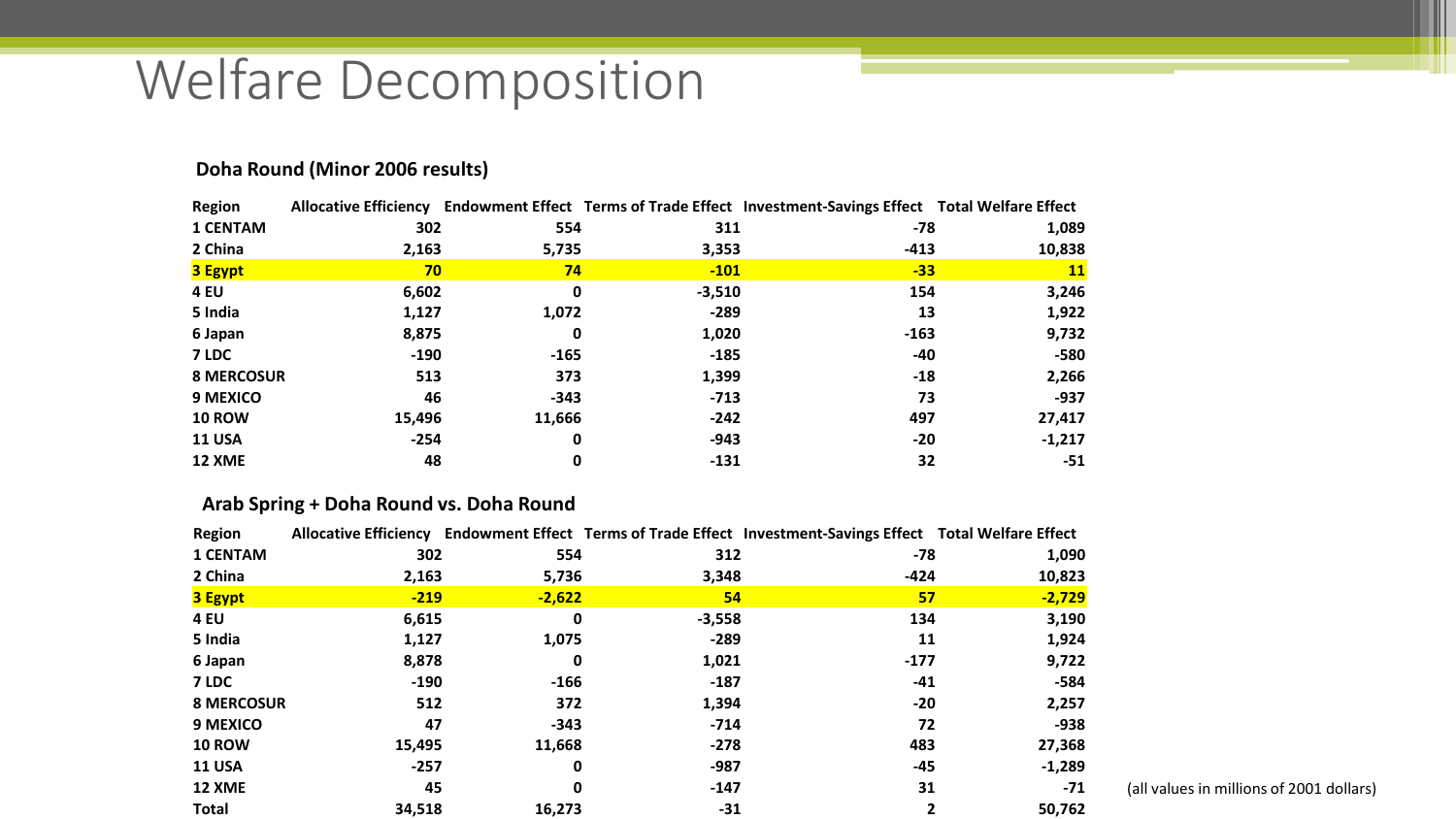### Terms of Trade (ToT)

- In the Doha Round experiment, the most significant welfare cost to Egypt is ToT
	- Import prices rose more than export prices

#### • **Equation** TOT2eq

*# trade terms for region r, computed from components #* (**all**,r,REG)

 $\text{tot2}(r) = c1 - r(r) + c2 - r(r) - c3 - r(r)$ ;<br>**Decomposition of Egypt's ToT** in Experiments

|                           | Doha    | Doha + Arab Spring |
|---------------------------|---------|--------------------|
| <b>TempCoeff</b>          |         |                    |
| $ 1 c1$ r (world prices)  | $-0.02$ | $-0.02$            |
| $ 2 c2_r$ (export prices) | $-0.42$ | 0.53               |
| $ 3 c3_r$ (import prices) | $-0.14$ | $-0.06$            |
| ToT                       | $-0.59$ | 0.46               |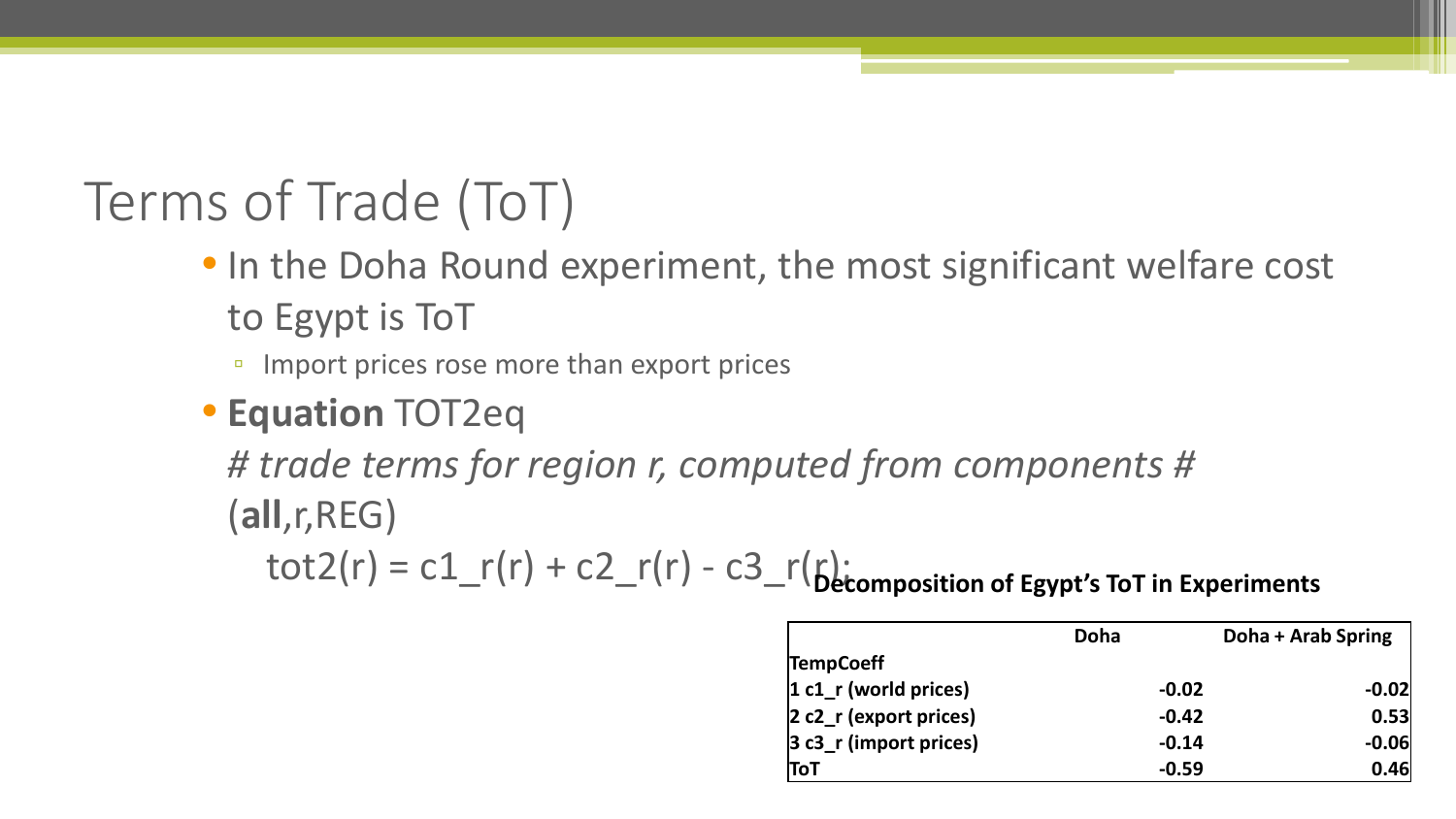#### Change in Export Prices

• Change in Egypt's export prices driven by change

in the price of factor endowment (i.e., Capital) **Equation** PRIMFACTPR

*# computes % change in price index of primary factors, by region #* (**all**,r,REG)

VENDWREG(r) \* pfactor(r) = **sum**(i,ENDW\_COMM, VOM(i,r) \* pm(i,r));



% change in market price

|           | pm(i, Egypt)  |
|-----------|---------------|
| 1 Land    | $-9.44$       |
| 2 UnSkLab | 0.48          |
| 3 SkLab   | 0.48          |
| 4 Capital | $2.0^{\circ}$ |
| 5 NatRes  |               |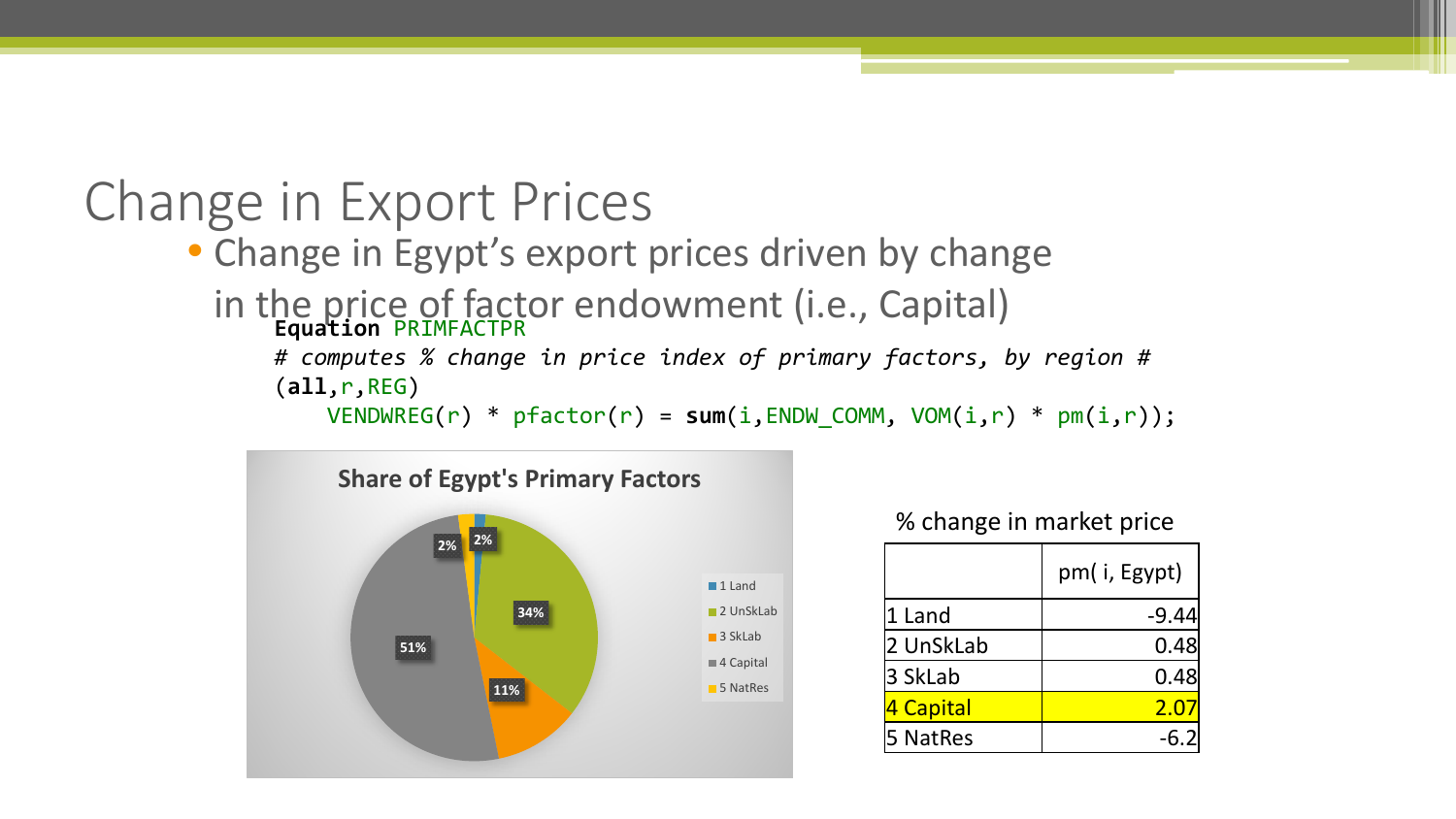#### Employment and Industry Outputshdustry outputs

|                   |                  |         |                   | qo[*Egypt]    | Doha | Doha + Arab Spring | <b>Difference</b> |         |
|-------------------|------------------|---------|-------------------|---------------|------|--------------------|-------------------|---------|
|                   |                  |         |                   | 16 MacElct    |      | $-0.04$            | $-5.63$           | $-5.59$ |
| <b>Employment</b> |                  |         |                   | 18 Mtl        |      | 0.66               | $-4.78$           | $-5.44$ |
|                   |                  |         |                   | 19 oMnfcs     |      | $-2.39$            | $-7.69$           | $-5.3$  |
|                   |                  |         |                   | 25 Textile    |      | $-1.79$            | $-7.05$           | $-5.26$ |
| qo[*Egypt]        | s4s9sub          | arabsp2 | <b>Difference</b> | 9 Chemical    |      | $-0.02$            | $-4.86$           | $-4.84$ |
|                   |                  |         |                   | 6 AppLeat     |      | $-4.09$            | $-8.76$           | $-4.67$ |
| 2 UnSkLab         | 0.28             | $-3.32$ | $-3.6$            | <b>20 OSR</b> |      | 0.43               | $-4.23$           | $-4.66$ |
|                   |                  |         |                   | 11 Elec       |      | 0.04               | $-4.61$           | $-4.65$ |
| 3 SkLab           | $\boldsymbol{0}$ | $-3.44$ | $-3.44$           | 26 TrdFinsvc  |      | 0.06               | $-4.55$           | $-4.61$ |
|                   |                  |         |                   | 27 Trncomsvc  |      | 0.73               | $-3.87$           | $-4.6$  |
|                   |                  |         |                   | 30 Wdpap      |      | $-0.14$            | $-4.39$           | $-4.25$ |
|                   |                  |         |                   | 14 Lmf        |      | 0.21               | $-3.96$           | $-4.17$ |
|                   |                  |         |                   | <b>15 LVS</b> |      | 1.4                | $-2.6$            | $-4$    |
|                   |                  |         |                   | 17 Min        |      | 0.17               | $-3.78$           | $-3.95$ |
|                   |                  |         |                   | 7 cartrn      |      | $-0.32$            | $-4.26$           | $-3.94$ |
|                   |                  |         |                   | 13 Fibers     |      | $-0.07$            | $-3.95$           | $-3.88$ |
|                   |                  |         |                   | 22 pfbev      |      | 0.2                | $-3.57$           | $-3.77$ |
|                   |                  |         |                   | 8 Cereal      |      | 0.94               | $-2.6$            | $-3.54$ |
|                   |                  |         |                   | 31 Wheat      |      | 1.66               | $-1.86$           | $-3.52$ |
|                   |                  |         |                   | 29 VegOilFat  |      | 0.48               | $-3.03$           | $-3.51$ |
|                   |                  |         |                   | 21 OthAg      |      | 0.58               | $-2.73$           | $-3.31$ |
|                   |                  |         |                   | 28 Vegftnt    |      | 0.61               | $-2.39$           | $-3$    |
|                   |                  |         |                   | 10 Con        |      | $-0.07$            | $-2.94$           | $-2.87$ |
|                   |                  |         |                   | 24 Rice_Pro   |      | 0.01               | $-2.77$           | $-2.78$ |
|                   |                  |         |                   | 23 Rice_Pad   |      | 1.12               | $-1.49$           | $-2.61$ |
|                   |                  |         |                   | 32 CGDS       |      | $-0.11$            | $-2.68$           | $-2.57$ |
|                   |                  |         |                   | 12 Energy     |      | 0.11               | $-2.44$           | $-2.55$ |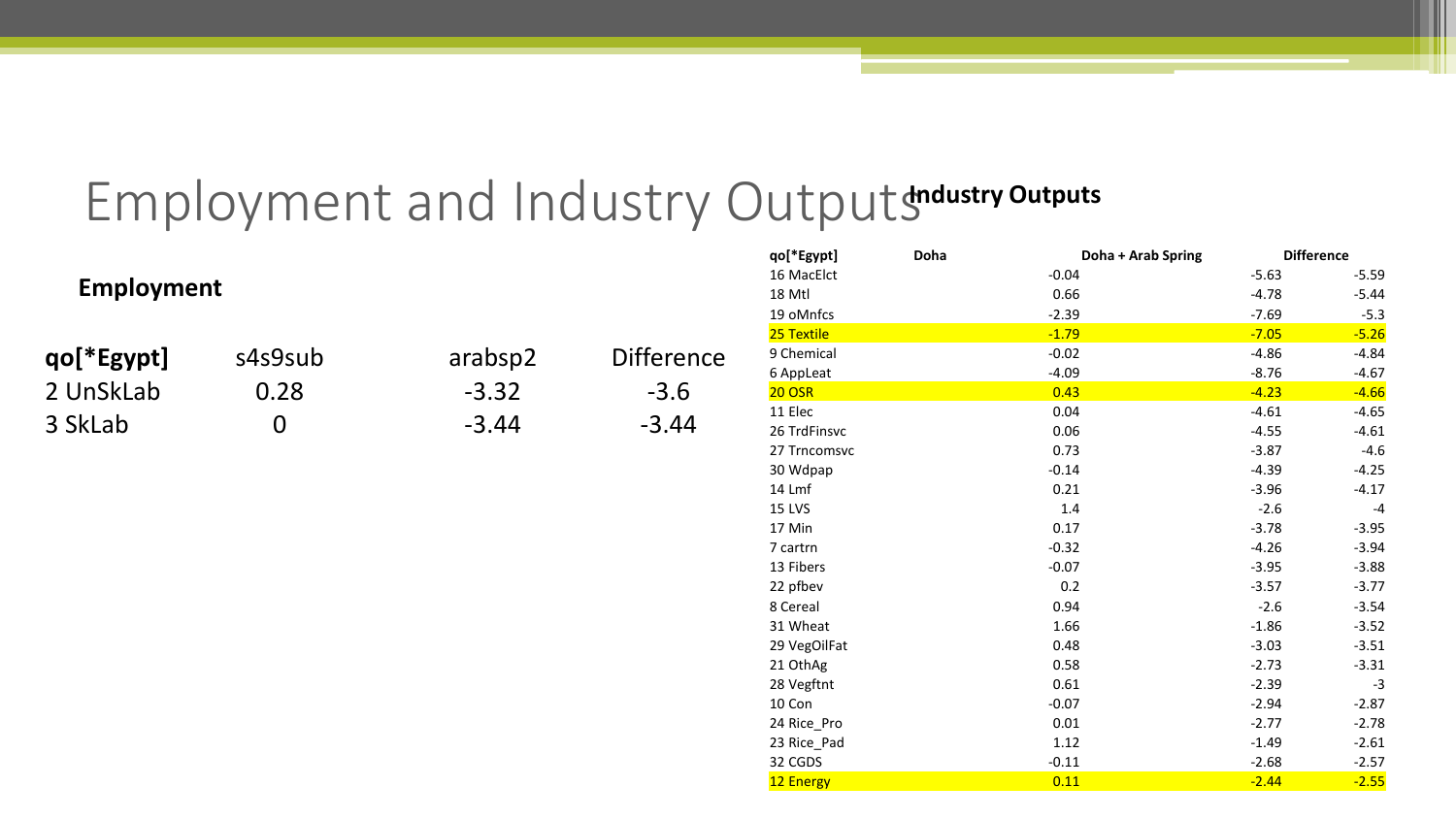#### Learning Experience!

Originally tried to run the experiment for sector wide capital reduction AND **capital outflow specifically from Textile and Construction to Energy sector**

Problems:

**Qfe (sector specific endowment) could not be shocked in the condensed model. Uncondensed model would not run with the given license When it finally ran- there was bad data problem**

**SWITCH GEAR IF THE HARDEST PATH DOES'T WORK OUT**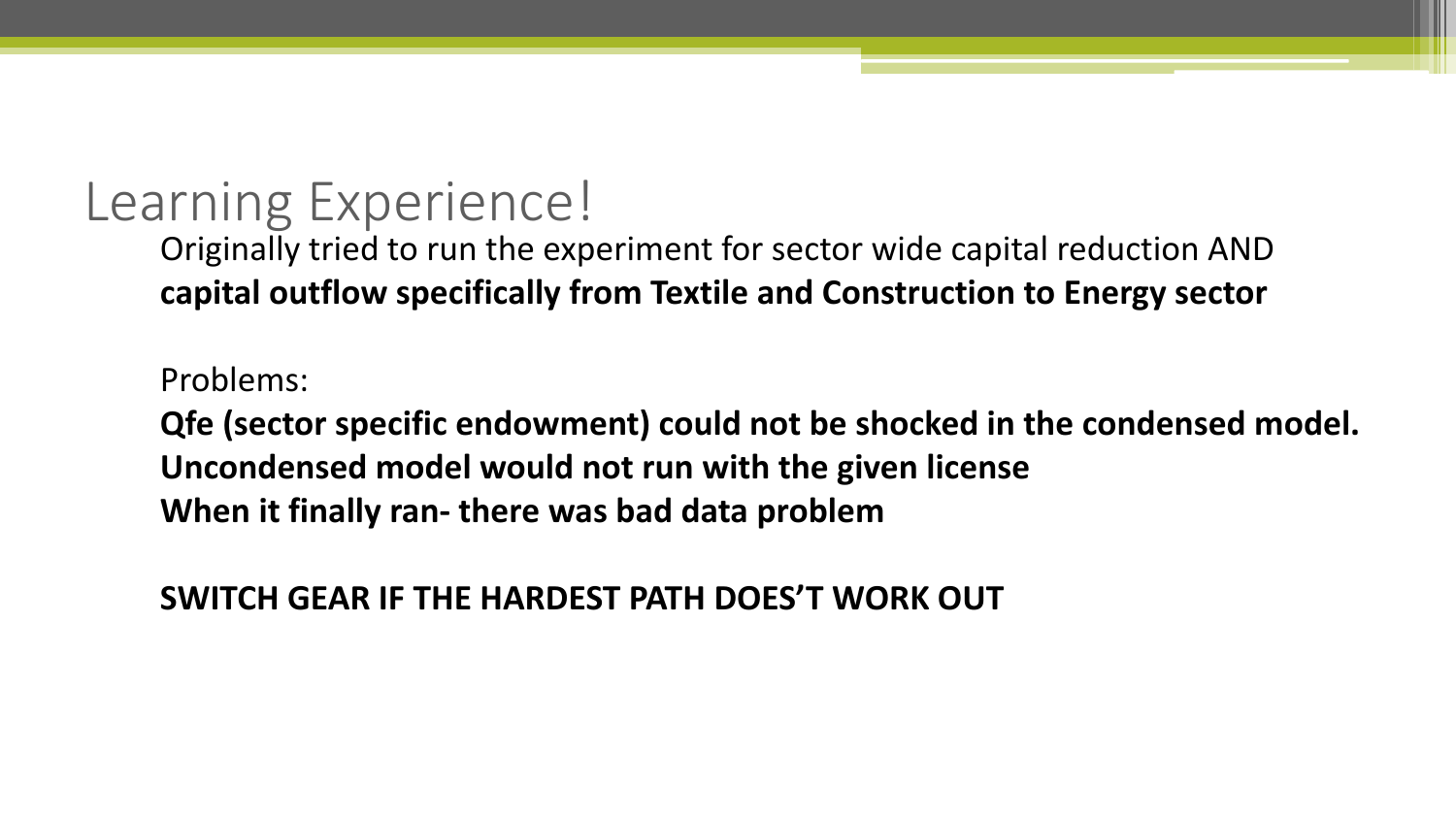## Group 4: Updating the database

Jeff Okun-Kozlowicki Gregory Whitten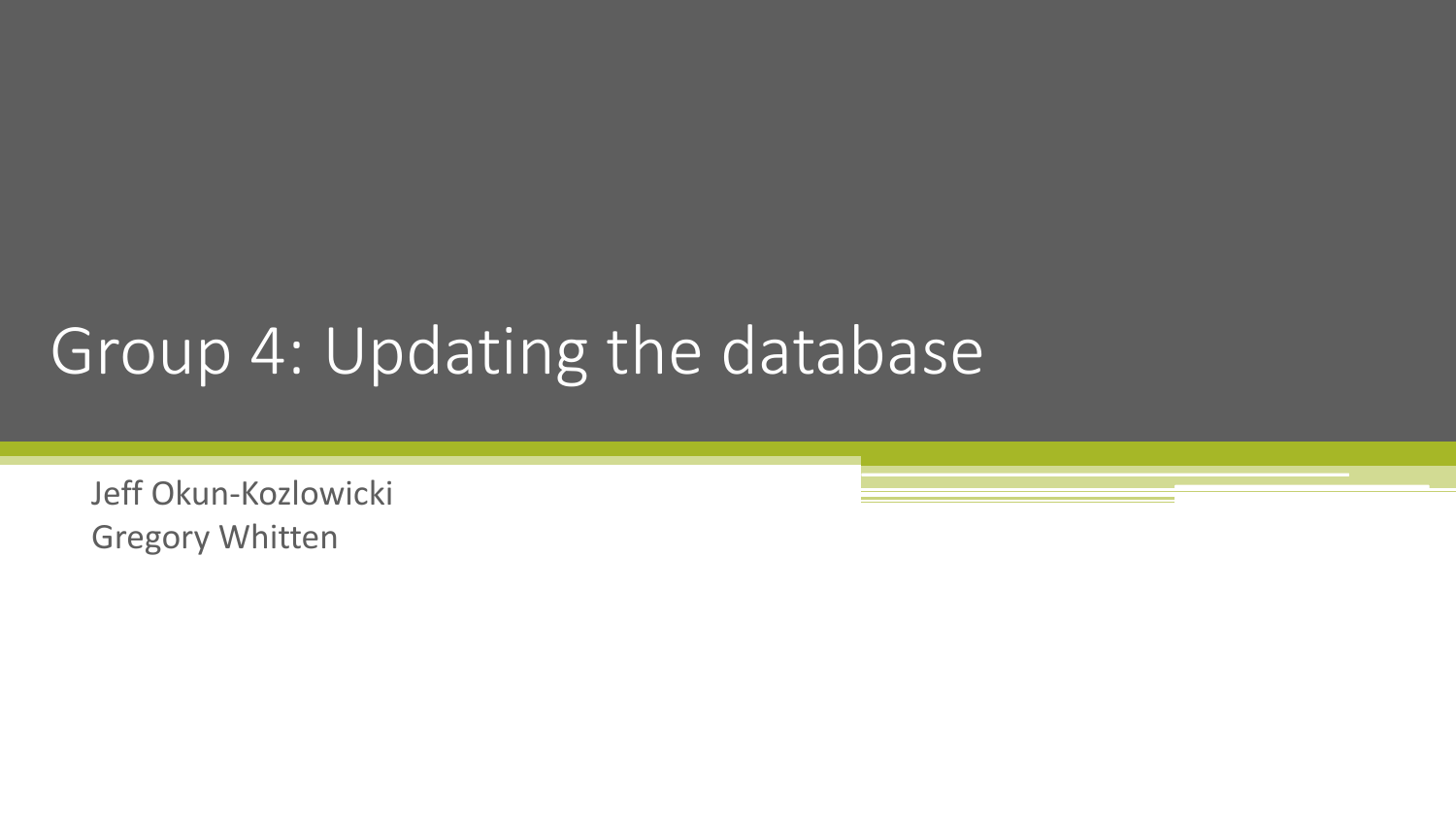#### Methodology – update the data

- Incorporate shocks to:
	- GDP;
	- Capital stock;
	- Labor force;
	- Population

to target 2015 levels (as indicated by World Bank's WDI).

- Use PWT results as a substitute for selected countries.
- Endogenize afereg in the closure to match observed GDP growth.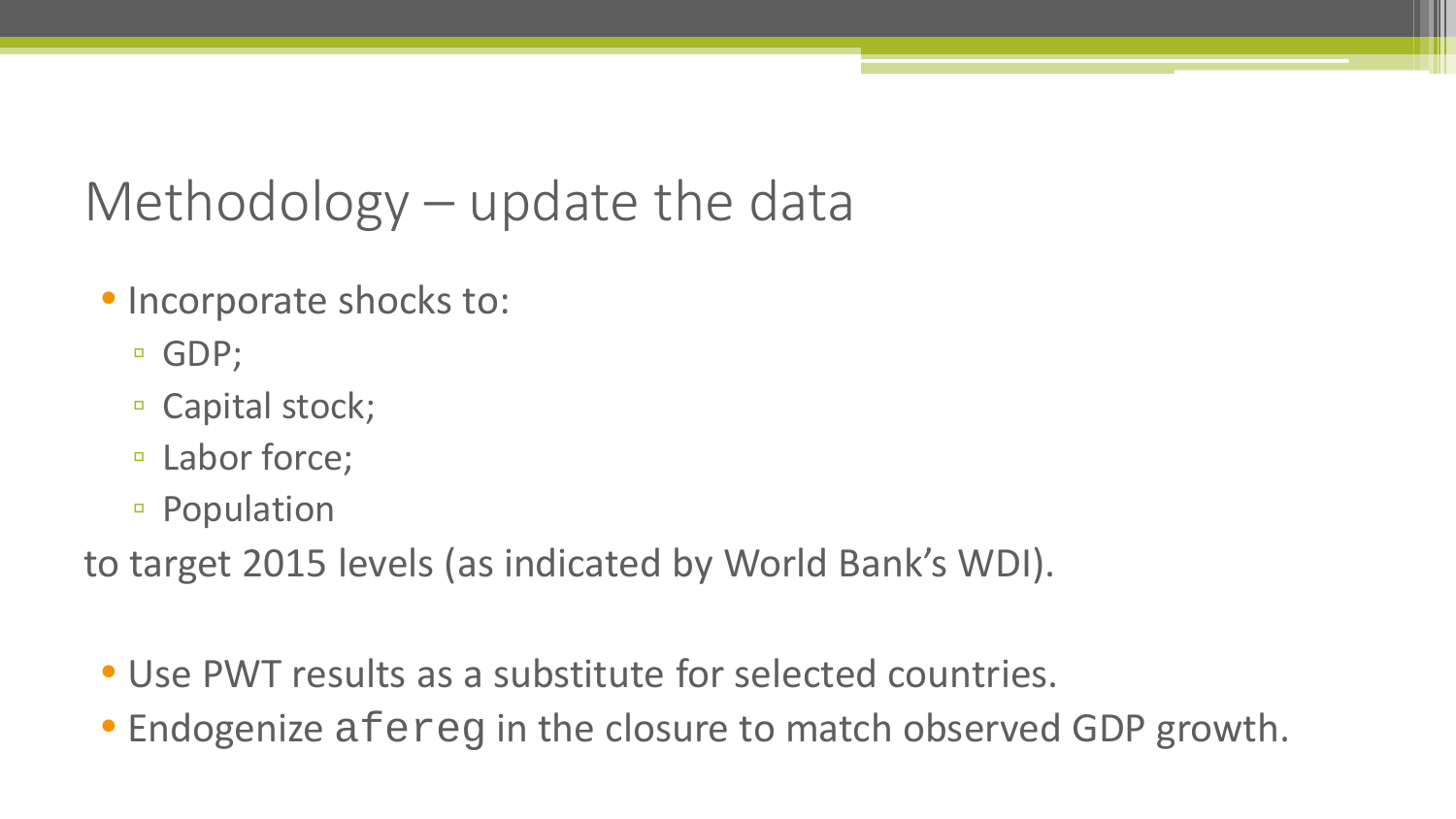#### Methodology – update the data: closure

- Minor (2006) fixes the trade balance and endogenizes the price of saving (dpsave).
- We choose to change the endogenize the trade balance.
- Capital stocks have generally grown over time.
- For open economies, FDI may be an important contributor to domestic K.
- For intellectual consistency with shocking capital, we fix dpsave.
- Unlike Minor (2006), we make labor exogenous in order to update the data to 2015.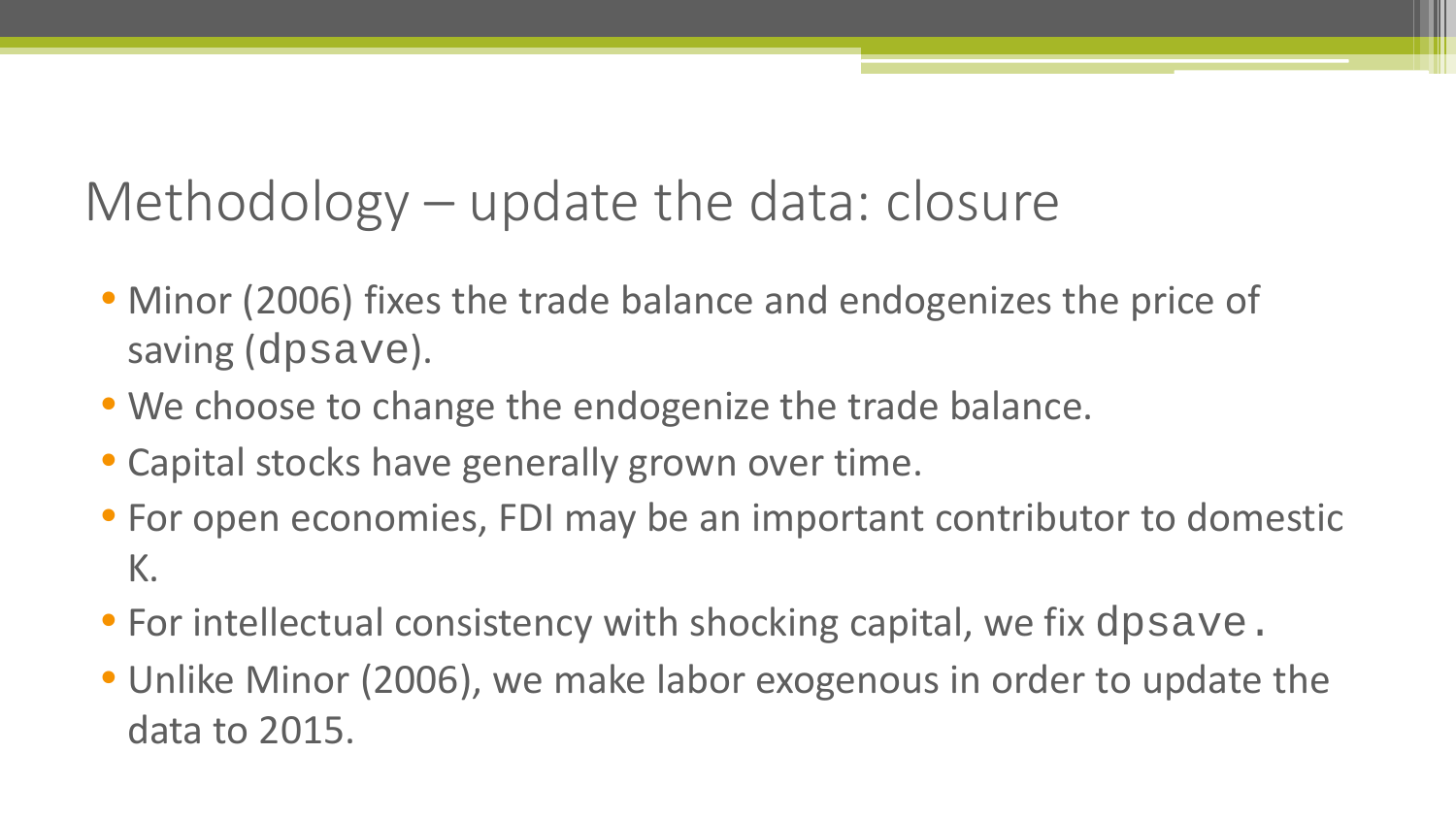#### Change in EV owing to Doha as a share of post-Doha GDP.

| 1 CENTAM          | 0.47%    |
|-------------------|----------|
| 2 China           | 0.12%    |
| 3 Egypt           | $-0.29%$ |
| 4 EU              | $-0.04%$ |
| 5 India           | $-0.11%$ |
| 6 Japan           | $-0.03%$ |
| 7 LDC             | $-0.21%$ |
| <b>8 MERCOSUR</b> | 0.24%    |
| <b>9 MEXICO</b>   | $-0.11%$ |
| <b>10 ROW</b>     | 0.03%    |
| <b>11 USA</b>     | 0.01%    |
| 12 XME            | $-0.09%$ |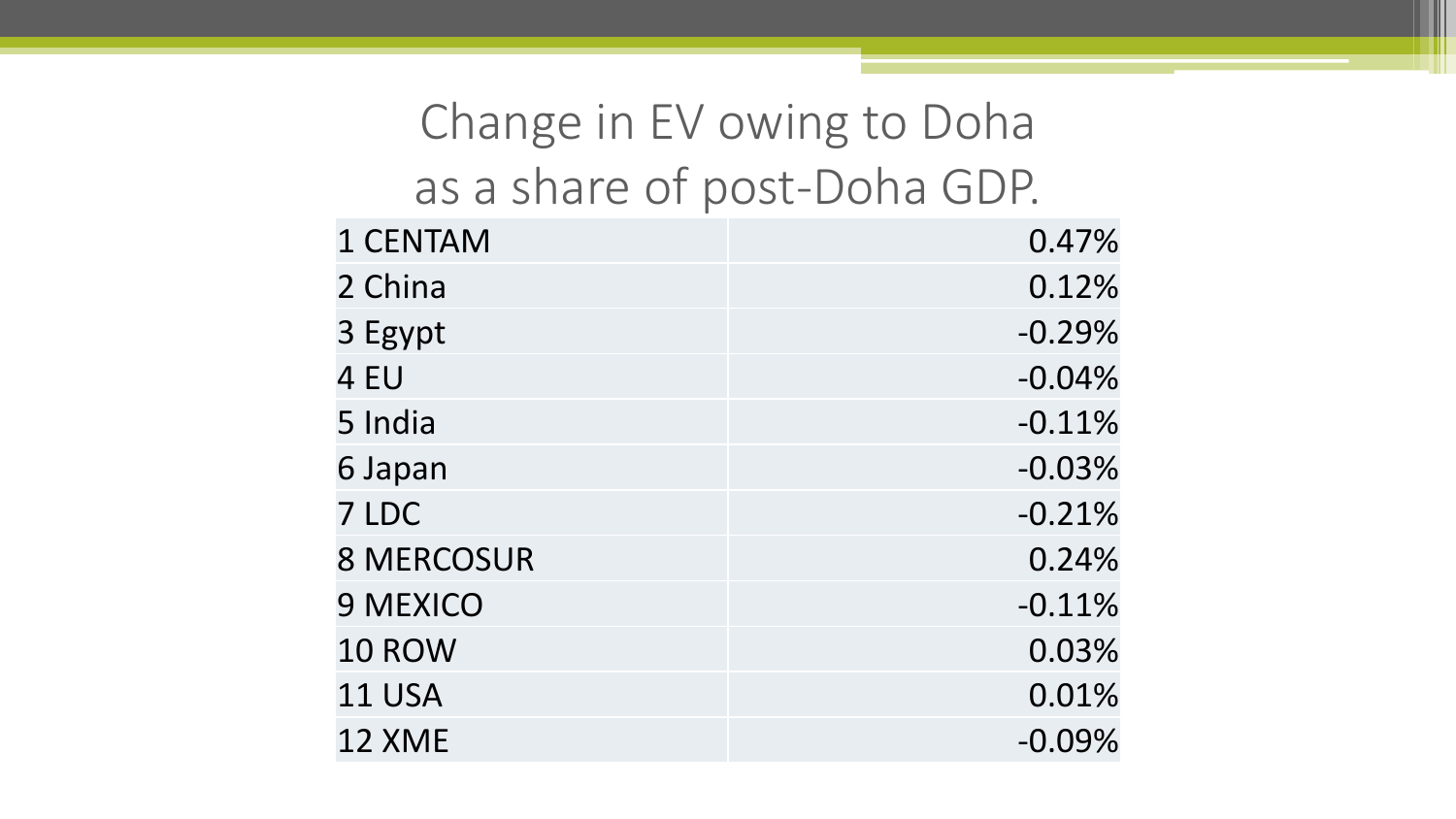#### Sectors of Doha's effects in Egypt

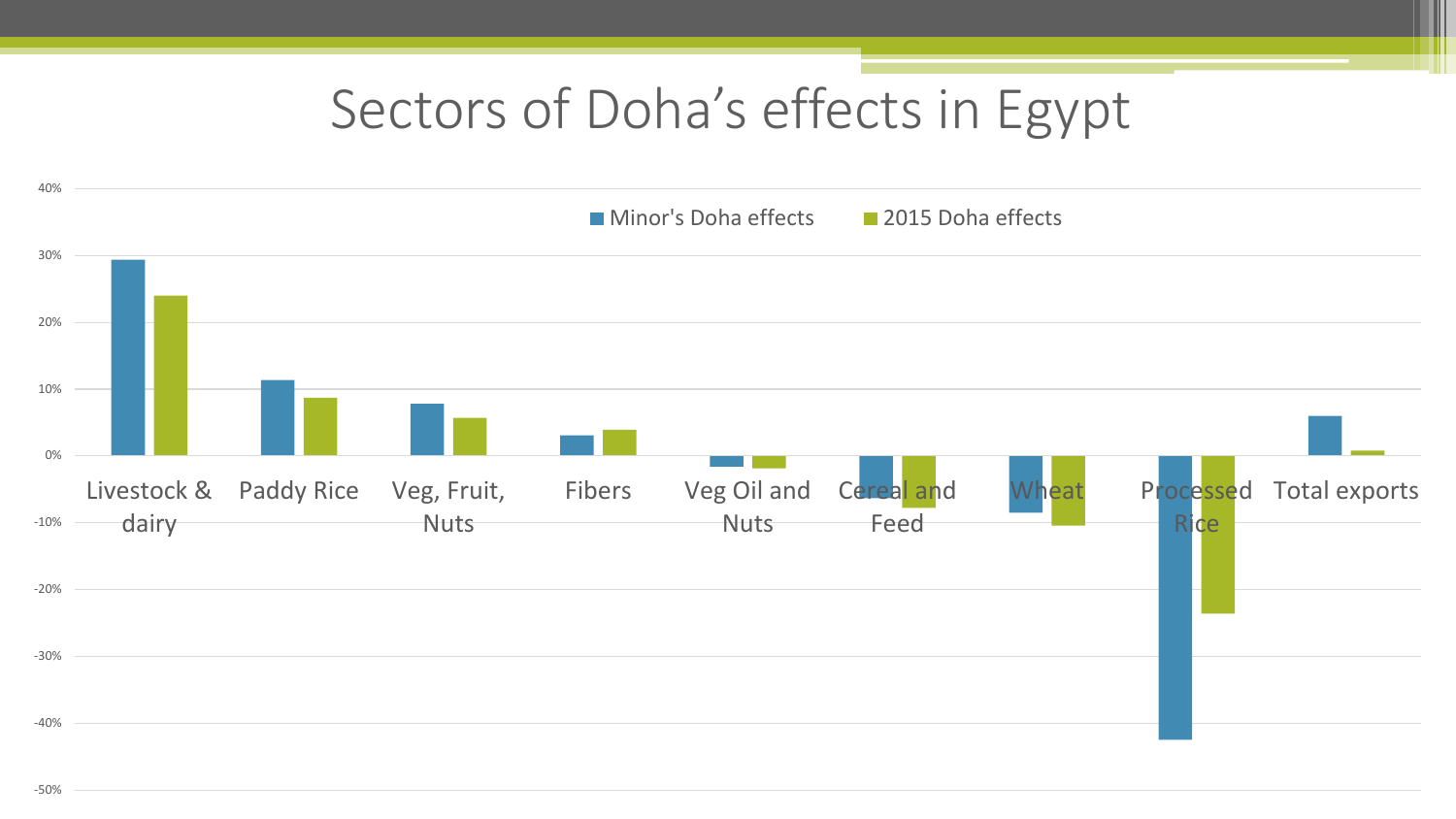Contribution to growth in Egyptian disaggregated output

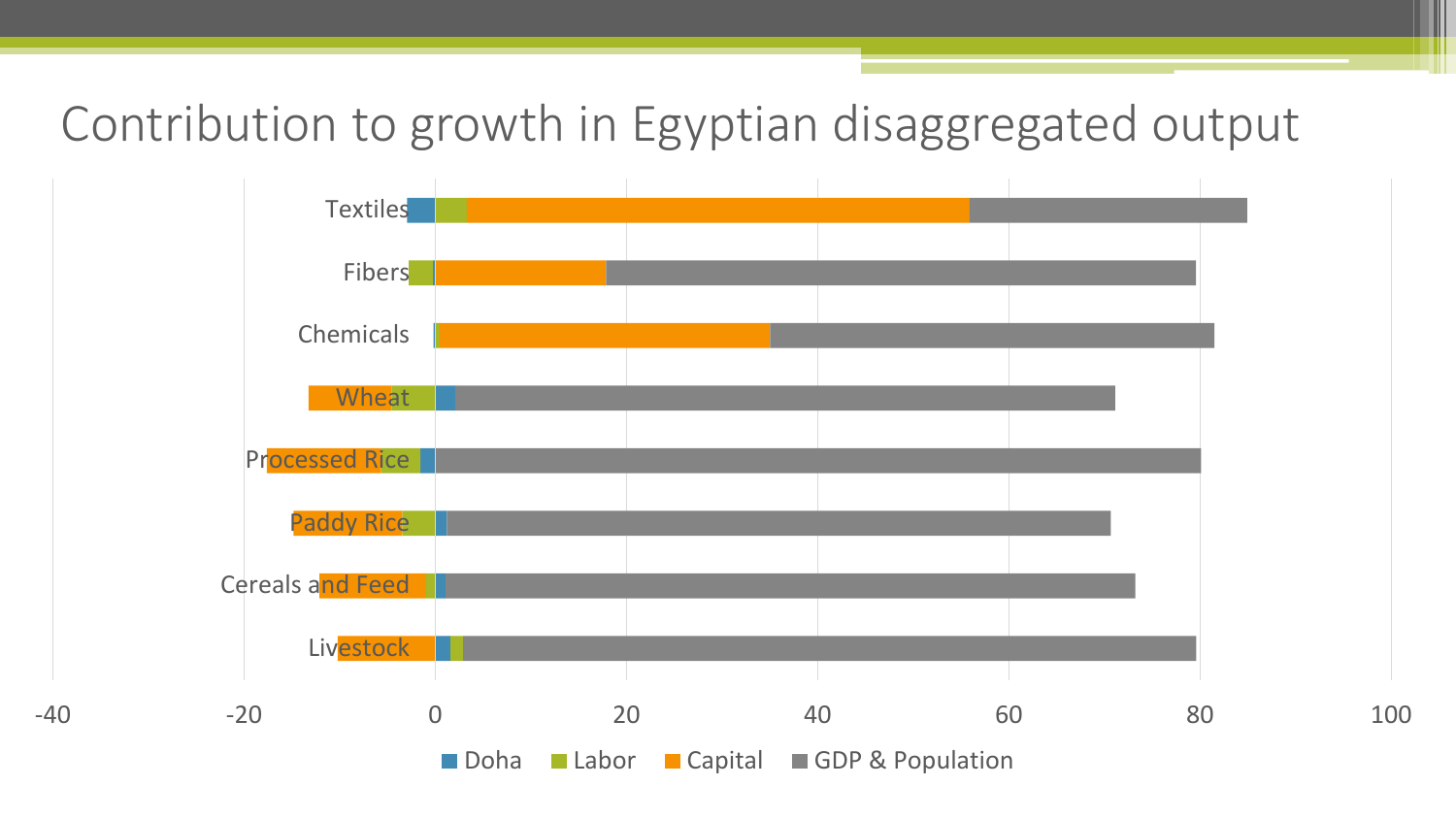#### Contributors to differences between the simulations in Doha's effects

- Terms of Trade for CENTAM (smaller worsening under Doha)
	- Wheat: export prices rise more.
	- Textiles: export prices rise more.
	- Processed rice: import prices fall more.
- Terms of Trade for Mercosur (improvement under Doha)
	- Livestock & dairy: import prices fall more.
	- Processed food & beverage: export prices rise more.
- Allocative efficiency for Japan (better under Doha: prodtax)
	- Construction output rises.
	- Trade in Financial Services rises.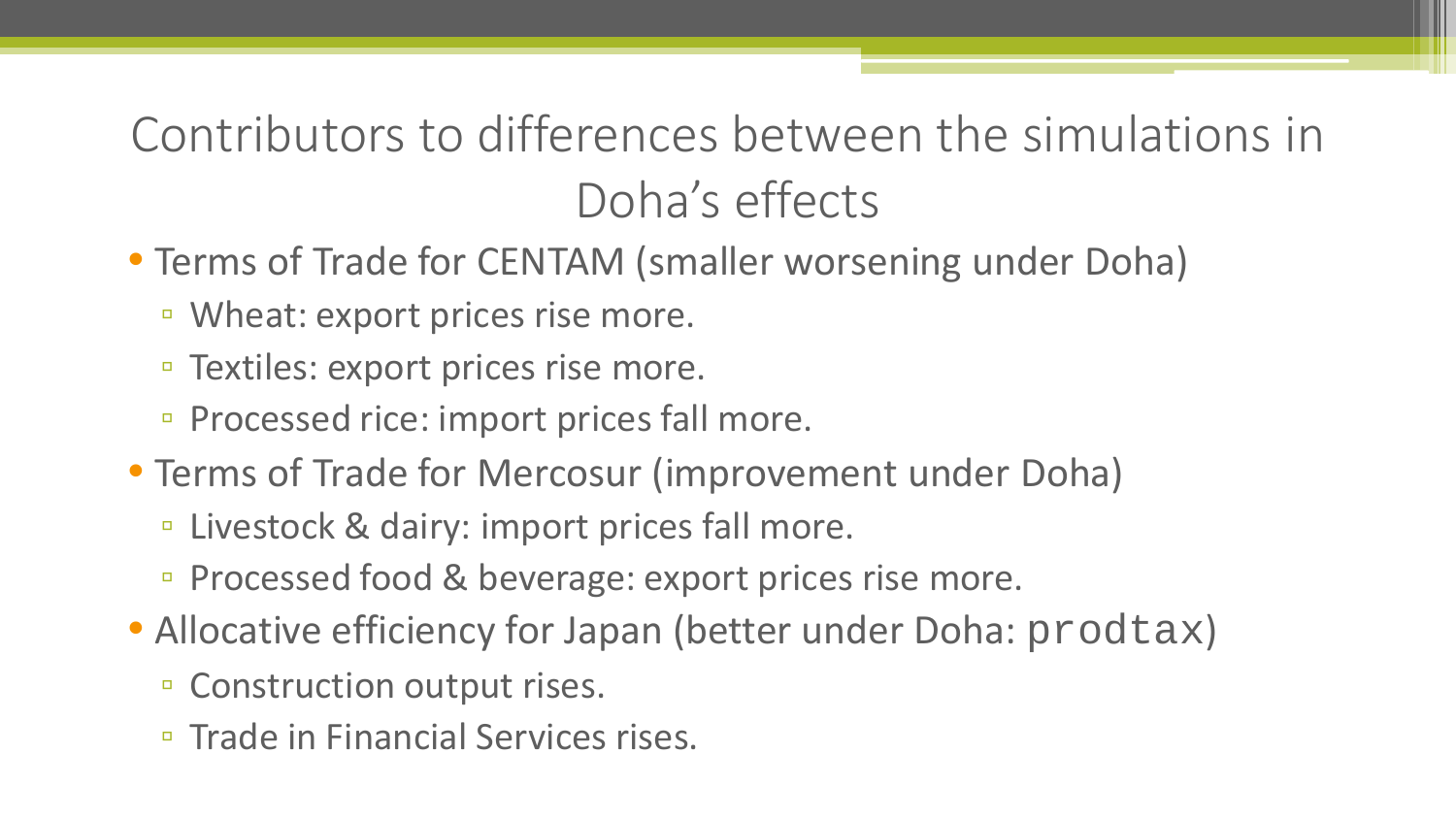#### TFP %age Changes

| afereg            | Implied by the model (2001-2015) | Greg's work (2001-2010)<br>following Caselli (2005) |
|-------------------|----------------------------------|-----------------------------------------------------|
| 1 CENTAM          | 22.267                           |                                                     |
| 2 China           | 82.3                             | 37                                                  |
| 3 Egypt           | 8.075                            | $-1$                                                |
| 4 EU              | 8.954                            |                                                     |
| 5 India           | 71.743                           | 18                                                  |
| 6 Japan           | 17.443                           | $\mathbf{1}$                                        |
| 7 LDC             | 21.967                           |                                                     |
| <b>8 MERCOSUR</b> | 10.161                           |                                                     |
| <b>9 MEXICO</b>   | $-5.178$                         | $-9$                                                |
| <b>10 ROW</b>     | 8.462                            |                                                     |
| <b>11 USA</b>     | 14.139                           | $-8$                                                |
| <b>12 XME</b>     | 10.329                           |                                                     |